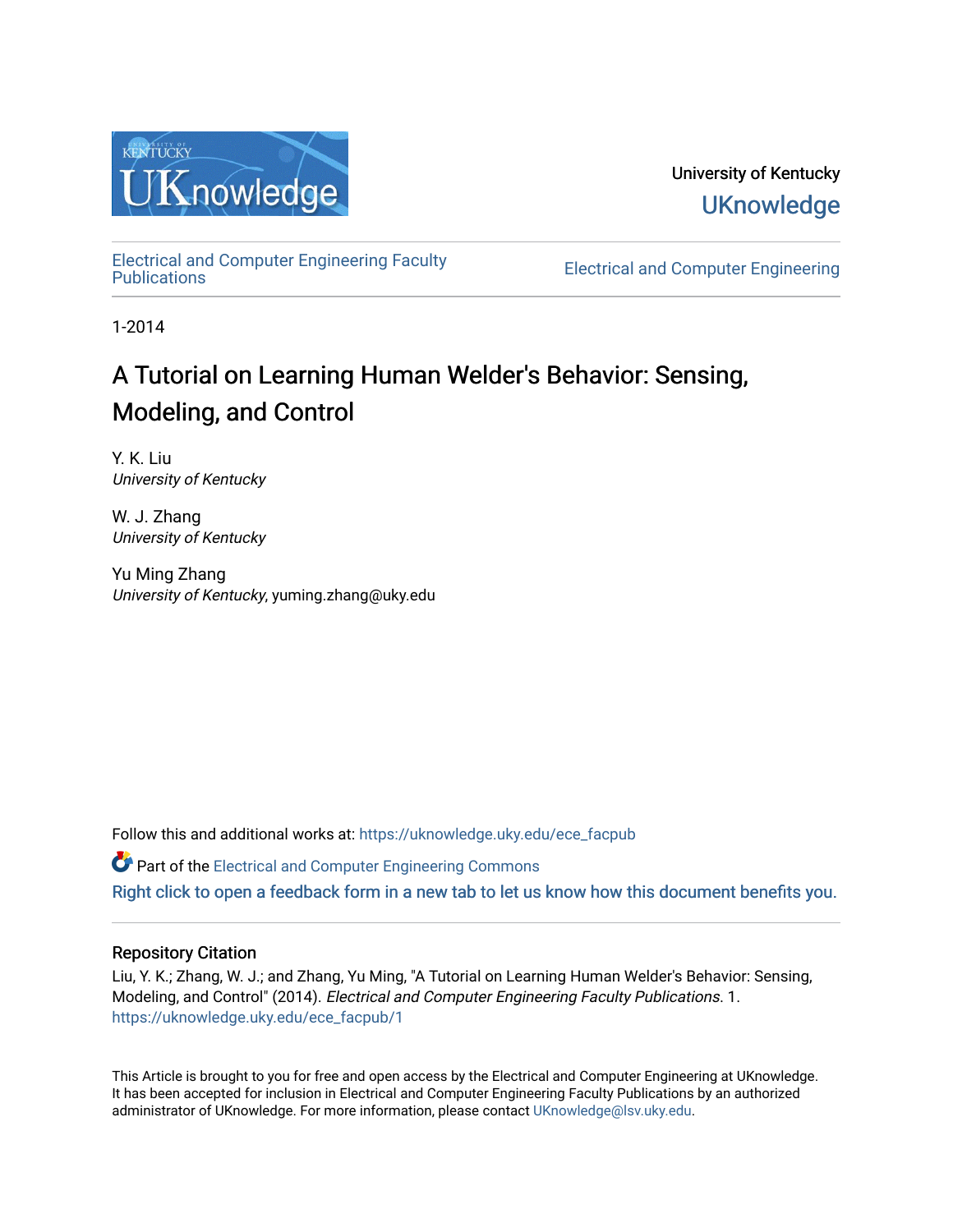# A Tutorial on Learning Human Welder's Behavior: Sensing, Modeling, and Control

Digital Object Identifier (DOI)

http://dx.doi.org/10.1016/j.jmapro.2013.09.004

# Notes/Citation Information

Published in Journal of Manufacturing Processes, v. 16, issue 1, p. 123-136.

Per the publisher Elsevier: "NOTICE: this is the author's version of a work that was accepted for publication in Journal of Manufacturing Processes. Changes resulting from the publishing process, such as peer review, editing, corrections, structural formatting, and other quality control mechanisms may not be reflected in this document. Changes may have been made to this work since it was submitted for publication. A definitive version was subsequently published in Journal of Manufacturing Processes, v. 16, issue 1, (January 2014). DOI: http://dx.doi.org/10.1016/j.jmapro.2013.09.004"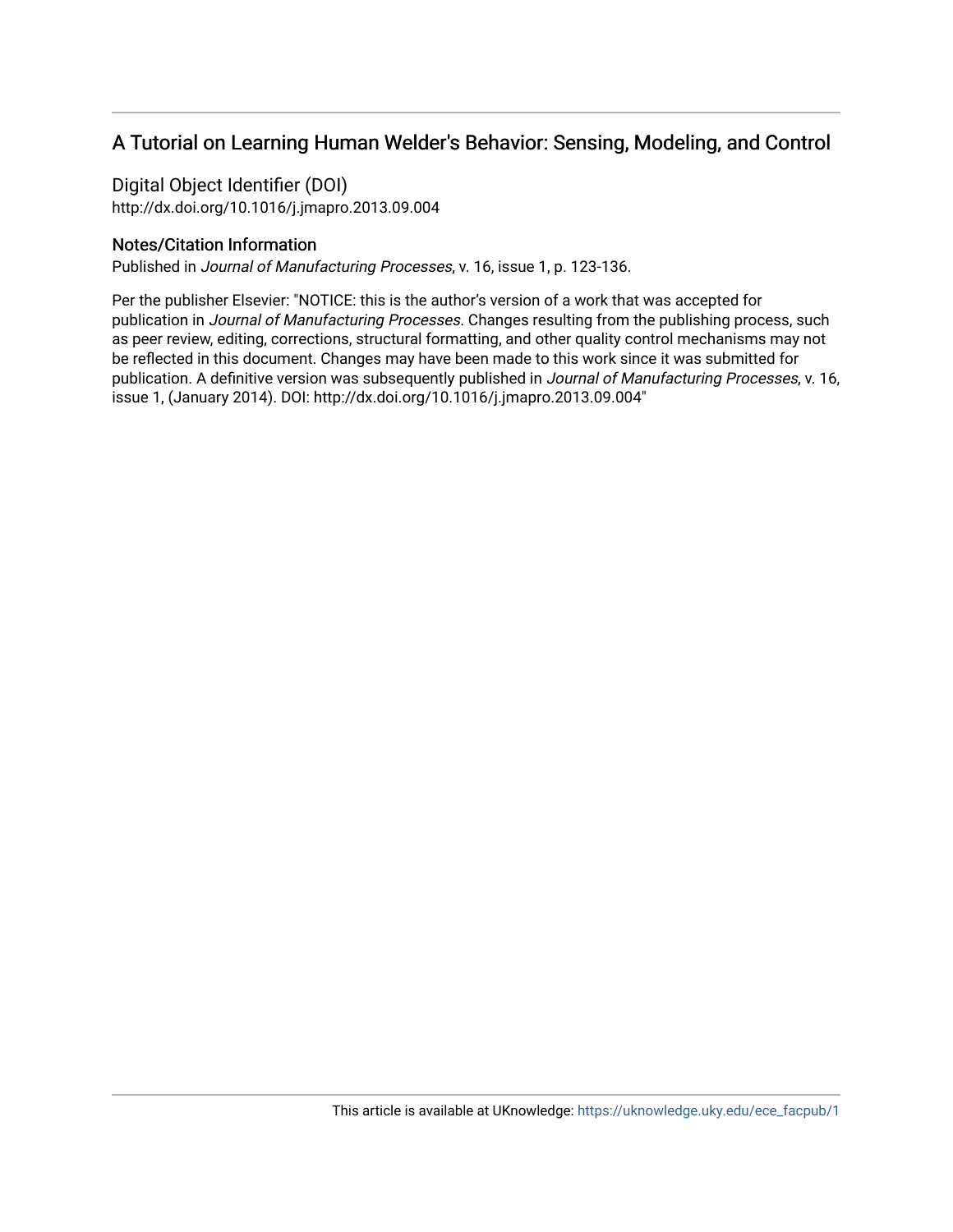# **A Tutorial on Learning Human Welder's Behavior: Sensing, Modeling, and Control**

Y.K. Liu, W.J. Zhang, Y.M. Zhang

Institute for Sustainable Manufacturing and Department of Electrical and Computer Engineering, University of Kentucky, Lexington, KY, 40506

\* Corresponding Author, Phone: 859-323-3262, Fax:859-257-3092, Email:yuming.zhang@uky.edu

#### **Key Words**

Human Intelligence, Weld Pool, Sensing, Modeling, Control, GTAW

#### **Abstract**

Human welder's experiences and skills are critical for producing quality welds in manual GTAW process. Learning human welder's behavior can help develop next generation intelligent welding machines and train welders faster. In this tutorial paper, various aspects of mechanizing the welder's intelligence are surveyed, including sensing of the weld pool, modeling of the welder's adjustments and this model-based control approach. Specifically, different sensing methods of the weld pool are reviewed and a novel 3D vision-based sensing system developed at University of Kentucky is introduced. Characterization of the weld pool is performed and human intelligent model is constructed, including an extensive survey on modeling human dynamics and neuro-fuzzy techniques. Closed-loop control experiment results are presented to illustrate the robustness of the model-based intelligent controller despite welding speed disturbance. A foundation is thus established to explore the mechanism and transformation of human welder's intelligence into robotic welding system. Finally future research directions in this field are presented.

#### **1. Introduction**

In manual Gas Tungsten Arc Welding (GTAW) process skilled welders can appraise the state of weld joint penetration through their observation on the weld pool and intelligently adjust the welding parameters (e.g., current, welding speed, arc length and torch orientation) accordingly to control the weldingprocess. Because of their versatile sensing capability and experience-based behavior in response to the information they sense, they may be preferred over mechanized welding control systems in certain applications.

Although welders' experience and skills are crucial in producing quality welds, human welders have limitations. Critical welding operations require welders concentrate consistently in order to react rapidly and accurately. Inconsistent concentration, fatigue and stress do build up such that welders' capabilities degrade during daily operations. Moreover, experience and skills needed for critical operations typically require years to develop while manufacturing industry is experiencing insufficient number of skilled welders for a long time [1]. The mechanism of welder's experience-based behavior thus should be fully explored and utilized to develop intelligent robotic welding systems that combine human welder's intelligence and physical capabilities of the mechanized welding machines, which paves the foundation for next generation manufacturing processes. Modeling human welders' responses, i.e., how they respond to the information they sense, thus plays a fundamental role in facilitating such a development. In addition, the resultant welder response modelsmay also be utilized to understand why less skilled welders are not performing as well as skilled welders and help train welders faster in order to help resolve the skilled welder shortage issue the manufacturing industry is currently facing [2].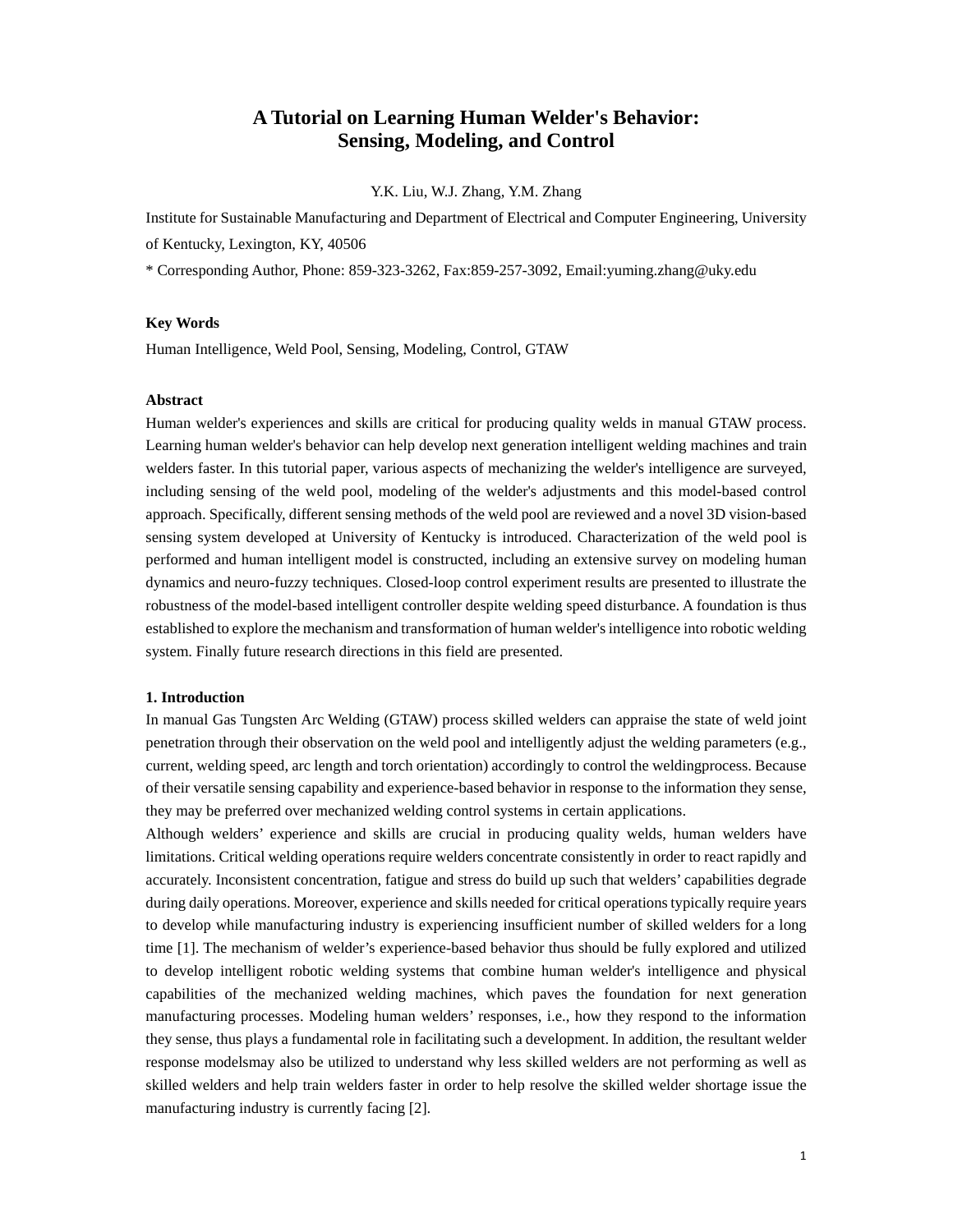In the following subsections, fundamentals of GTAW process and analysis of human welder behavior are presented.

### **1.1 GTAW Process**

GTAW is the primary process used by human welders for critical applications[3].In this process as shown in Fig. 1, an arc is established between the non-consumable tungsten electrode and base metal. The base metal is melted by the arc forming a liquid weld pool that joins the two pieces of base metal together after solidification. An optional filler metal (not shown in the figure) can be added if necessary but it is melted by the arc column, rather than directly by an arc spot as in gas metal arc welding (GMAW) where the anode can much more efficiently melt a continuously-fed wire than the arc column to increase the melting productivity. However, the detachment and impact of the associated droplets on the weld pool compromise the controllability of the process and limit its use in precision applications.



Fig. 1 Illustration of GTAW



Fig. 2 Illustration of an interpretation of human welder's behavior [4].

Because GTAW is primarily used in applications where appropriate degree of full penetration is required, the process should be mechanized/automated. However, the assurance of the weld quality is generally not guaranteed in automated GTAW using conventional sensing method. In manual welding, welders observe the weld pool and assure the desired full penetration is produced. However, in mechanized welding, welders are not required or allowed to observe the welding process with the similar level of concentration as in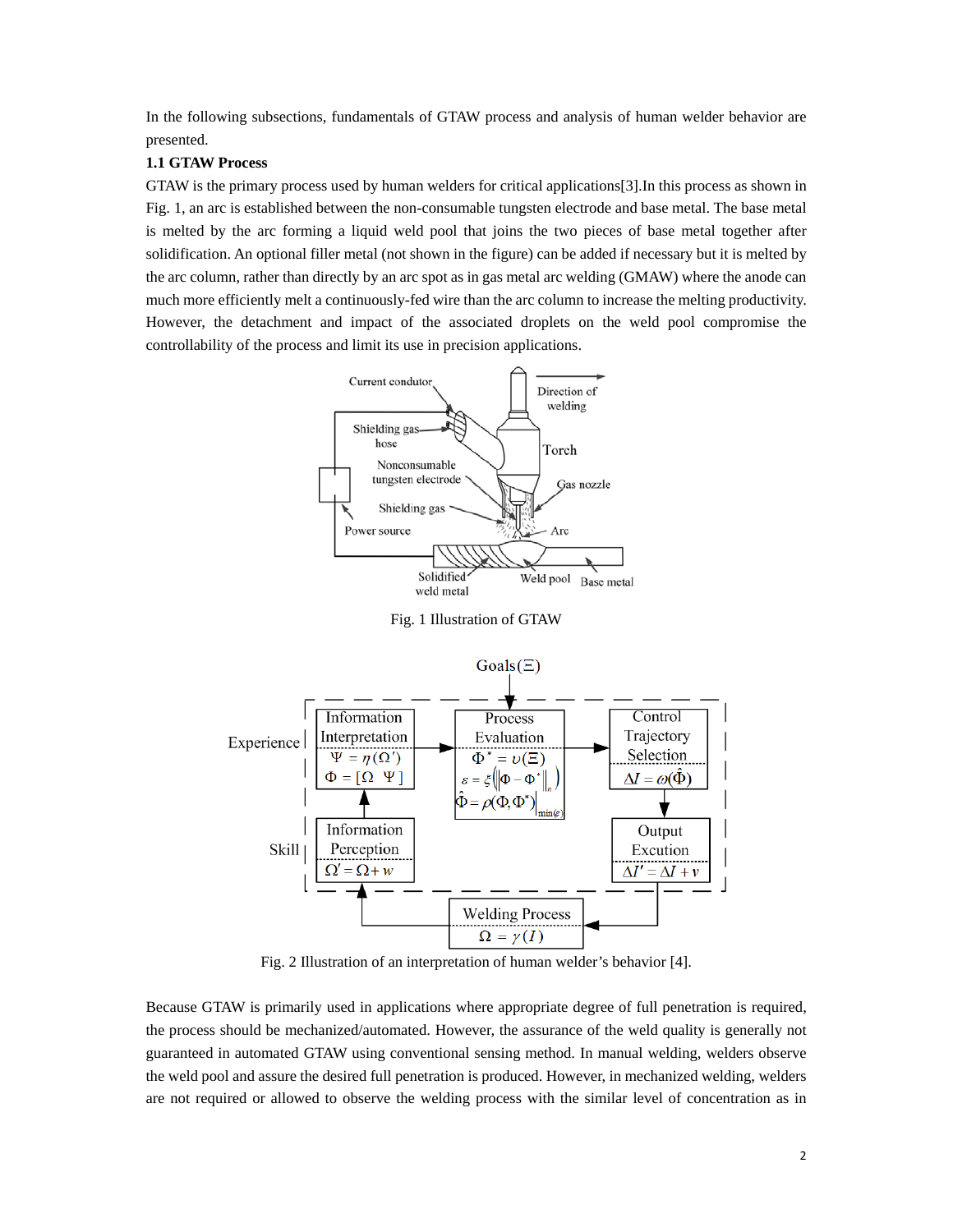manual operation. Mechanized/automated systems rely on precision control of joint fit-up and welding conditions and tedious programming of welding parameters to produce repeatable results. However, precision control of joints and welding conditions is very costly and not always guaranteed. Up to date, there are no satisfactory sensors that can conveniently/ automatically monitor the penetration depth or the degree of the full penetration like a skilled welder. It is thus of great interest to develop the intelligent welding machines that can sense the welding process like the human welder yet do not suffer from the limitations of the human welder. In the following subsection the human welder's behavior is analyzed.

#### **1.2 Human welder's behavior**

The diagram of the human welder's behavior is shown in Fig. 2 [4]. Given a certain welding task, a human welder starts with some initial estimation input *I* which may include the current, arc length, welding speed, etc. After the input of the initial control, the welder perceives necessary direct information  $\Omega'$  from the weld pool.  $\Omega$  is the information that should be sensed from the welding process which is controlled by the welding parameters:

$$
\Omega = \gamma(I) \tag{1}
$$

The welder may derive indirect information  $\Psi$  from the direct information:

$$
\Psi = \eta(\Omega') \tag{2}
$$

The instant state of welding process  $\Phi$  may contain both the direct and indirect information of welding process.

The process evaluation involves the decision-making process. Given the inconsistent nature of human welder action, there may be certain inconsistency of welding performance even for a well-trained welder. The welder first maps the goals of the welding process  $\Xi$  into the desired state of welding process  $\Phi$ :

$$
\Phi^* = \nu(\Xi) \tag{3}
$$

Then the welder evaluates the desired and the instant state similarly like with some norm-based cost function, shown in (4):

$$
\varepsilon = \xi \left( \left\| \Phi - \Phi^* \right\|_n \right) \tag{4}
$$

And the optimal state for the next instant  $\hat{\Phi}$  can be considered to minimize the cost function:

$$
\hat{\Phi} = \rho(\Phi, \Phi^*) \Big|_{\min(\varepsilon)} \tag{5}
$$

Eventually, the welder performs a mathematic equivalence to mapping from the optimal state to the control:

$$
\Delta I = \omega(\hat{\Phi})\tag{6}
$$

The output execution may be considered to be perturbed by a white Gaussian noise  $v$ , which reflects the maneuver skill of the human welder. There exists a common pattern from the direct information  $\Omega$  to the welder's output *I* which is defined as the following equation:

$$
\Delta I = F(\Omega) \tag{7}
$$

The model of human welder's behavior (7) can be considered as the combination of the five elements from "Information perception" to "Output execution" in Fig. 2. It is possibly nonlinear and time-varying.

As has been discussed above, human welder has limitations such as inconsistent concentration, fatigue and stress.For the intelligent welding machine that mimics the human welder's intelligence, these limitations can be overcome. The illustration of intelligent welding machine can be observed in Fig.3. In this figure, the information perception block in Fig.2 is substituted with a vision-based sensing system. The output of the sensing system is the 3D coordinates of the weld pool surface. Like the human welder's ability to interpret the complex weld pool shape, intelligent welding machine will characterize the weld pool, and output certain characteristic parameters to the human intelligent model. The outputs of the human intelligent model are the welding inputs, and will be inputted into the welding process.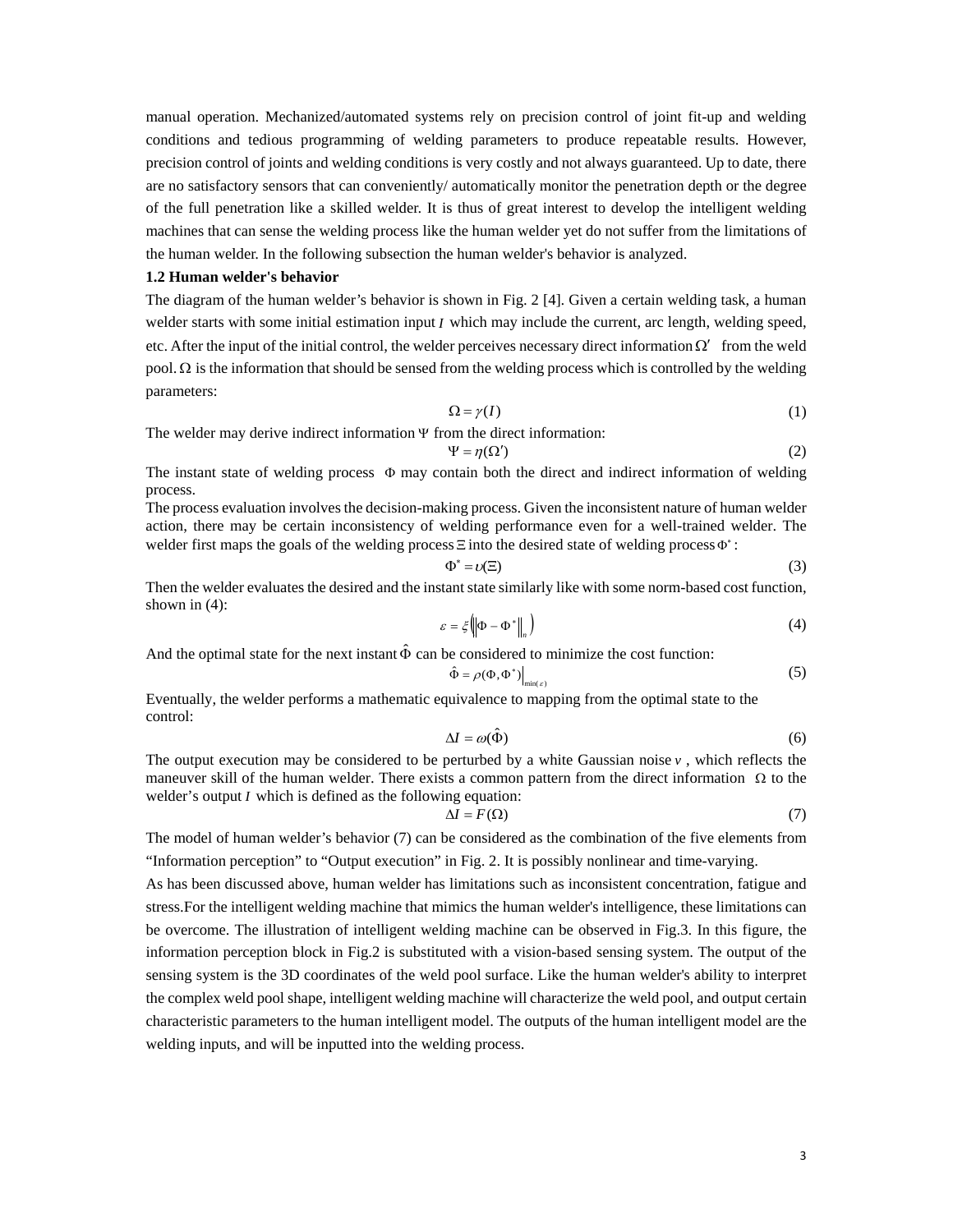

Fig. 3 Illustration of intelligent welding machine that mimics human welder's behavior.

This survey paper addresses the implementation of the intelligent welding machine, including vision-based sensing system, weld pool characterization, human intelligent model development, and closed-loop control experiments to verify the effectiveness of the intelligent human welder response model to achieve desired full penetration in GTAW. Specifically, section 2 surveys different sensing method of the weld pool, and introduced a novel 3D vision-based sensing system developed at University of Kentucky. Characterization of the weld pool is performed in section 3. Human intelligent model is constructed in section 4, including an extensive survey of the human dynamics and neuro-fuzzy modeling techniques. In section 5, closed-loop control experiments are performed to verify the effectiveness of the intelligent welding machine. Future research directions in this field are proposed in section 6.

#### **2. Sensing of the Weld Pool**

In manual welding, welders who observe the weld pool can assure the desired full penetration is produced. However, in mechanized welding, developing an accuratesensing system which can mimic the human welder's sensory capability is difficult. The difficulty is primarily due to the invisibility of the liquid metal bottom surface underneath the weld pool and the extreme brightness of the arc. Various methods have been studied, including pool oscillation, ultrasound, infrared sensor, and vision-based sensing method, etc. In the following subsections, the above mentioned sensing methodsare briefly surveyed.

#### **2.1 Pool Oscillation Method**

Weld pool can be brought into natural oscillation and the oscillation frequency of the weld pool is related to the weld pool geometry. This phenomenon may be used to monitor the weld pool in a feedback control system. The pioneering work in this area was conducted by Kotecki [6], and Richardson [7].Hardt [8] and their co-workers proposed a method to determine the back-side bead width by measuring the natural frequency of pool motion when driven by a time varying arc plasma force. G. den Ouden [9, 10] further found that an abrupt change in the oscillation frequency of the pool during the transition from partial to full penetration. A synchronous weld pool oscillation method for controlling the weld pool dimensions and state of penetration was developed by Andersen [11]. Ju [12] proposed a new vibration method: the Pulse Shielding Gas (PSG) oscillating method. Yudodibroto [13] implemented the weld penetration control based on weld pool oscillation sensing method during GTAW process with cold filler wire addition. It was found that the weld pool oscillation approach is suitable for penetration control during cold wire GTAW when the metal transfer occurs in an uninterrupted bridging manner.

#### **2.2 Ultrasonic Sensing Method**

Ultrasonic sensors [14-20] are widely used to determine the boundaries of the liquid and metal in the weld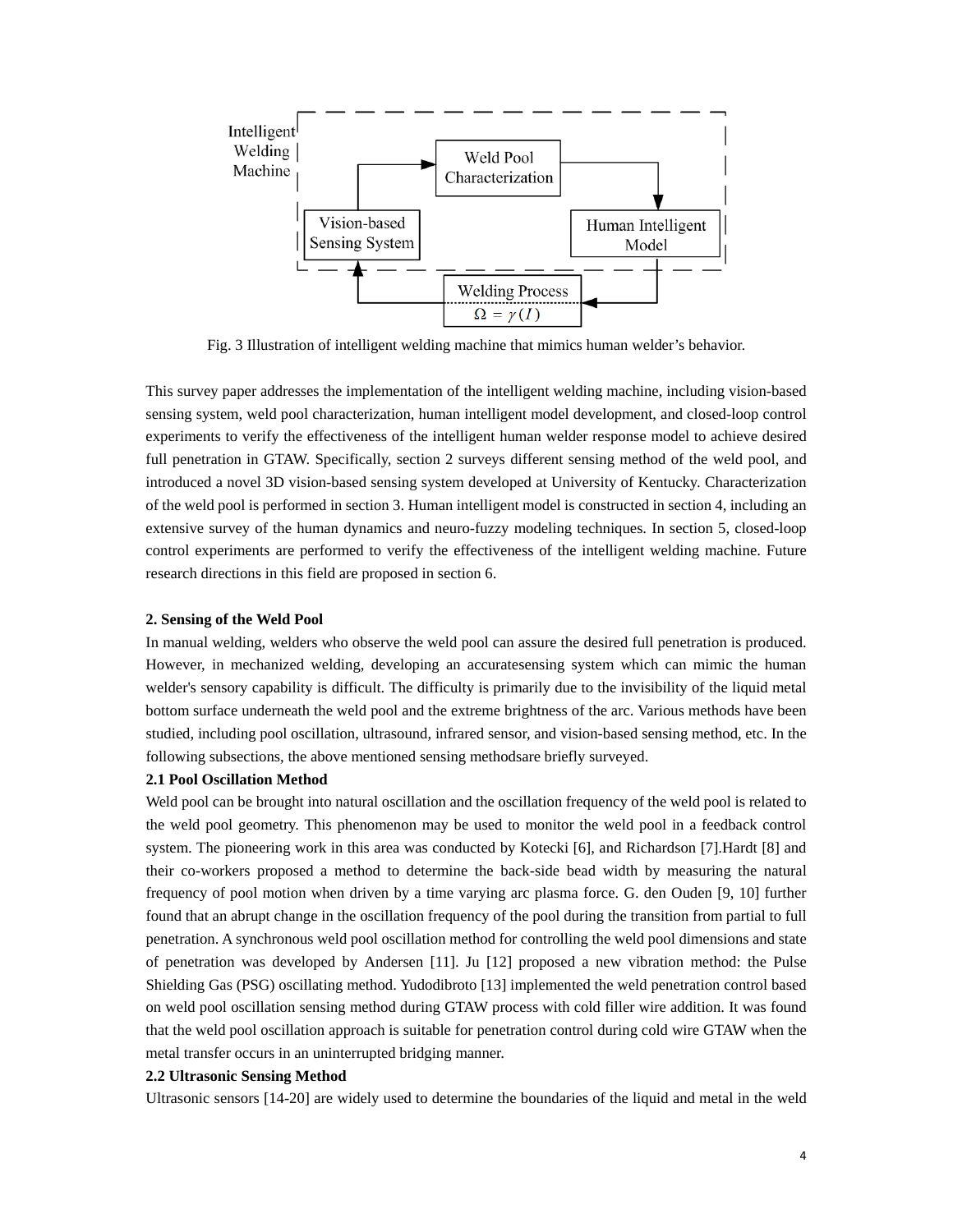pool.In [15] the developed ultrasonic sensing system could locate and track the welding seam ensuring correct positioning of the welding head relatively to the joint preparation. At Georgia Institute of Technology, Ume [16,17] developed non-contact ultrasonic penetration sensors based on laser-phased array techniques. Recently various non-contact ultrasonic sensing methods have been developed, such as laser ultrasonic sensing [14, 20], electromagnetic acoustic transducer (EMAT) ultrasonic sensing [15], laser-EMAT ultrasonic sensing [19], etc. Mi[20] further developed a sensing system to monitor the weld penetration. The sensing system was based on using a laser phased array technique to generate focused and steered ultrasound, and an electromagnetic acoustic transducer (EMAT) as a receiver.

#### **2.3 Infrared Sensing Method**

Infrared sensing is a type of non-contact thermal measurement technique which has been widely used in various applications. Because the temperature distribution in the weld zone contains abundant information about the welding process, infrared sensing of welding processes has drawn attentions from various research institutions. Chin [21-24] developed a thermal imaging system to measure the variations in weld process parameters such as bead width, penetration depth, and torch offset. The penetration depth has been correlated with the infrared characteristics of the infrared image. The interference of arc radiation was reduced by selecting scanner with specific wavelength region. At MIT, Hardt used an infrared camera to view the temperature field from the back-side [25]. The penetration depth was precisely estimated from the measured temperature distribution and then controlled [26]. In [27] infrared sensor was used to monitor weld process parameters including weld bead width, penetration depth, and torch position. Analysis of the computed ellipse showed that the temperature gradient or heat energy distribution (minor axis of the ellipse) and the heat input (volume under the temperature profiles) varied with the penetration depth.

#### **2.4 Vision Based Method**

Skilled welders can assure the desired full penetration based on their observation of the weld pool. The weld pool should thereforecontain abundant information about the weld penetration. Vision-based systems have been applied to monitor the weld pool emulating human welders' visual sensory ability. In the following subsections, vision-based sensing methods are extensively reviewed, including 2D weld pool sensing, and 3D weld pool sensing methods.

#### **2.4.1 2D Weld Pool Sensing**

2D weld pool geometry contains certain information of the welding process, and has been used to monitor the welding process and control the weld penetration [28-30]. Fan et.al [29] studied 2D visual sensing and penetration control in aluminum (Al) alloy pulse GTAW process. In [30] two normal CCD cameras were used to capture clear images from two directions: one of them was used to measure the root gap and another one is used to measure the geometric parameters of the weld pool.

#### **2.4.2 3D Weld Pool Sensing**

Although 2D weld pool geometry has been obtained with above different techniques, the convexity/deformation of the weld pool is not yet fully explored. Early researchers have found that important information such as weld defects and penetration are contained in the surface deformation of the weld pool [31, 32]. Compared with the 2D weld pool geometry, the 3D geometry can better predict the weld penetration which is measured by the backside weld bead width [33]. Numerous methods have been developed to reconstruct the 3D weld pool surface.

The measurement of general 3D surface has been recently studied extensively with techniques which can be roughly categorized into three branches: 1) reflectometry / deflectometry with fringe reflection technique [34-36]; 2) phase shifted digital fringe projection technique for diffuse objects [37, 38]; 3) shape from shading technique [39]. Unfortunately, the dynamic and specular nature of the weld pool and the interference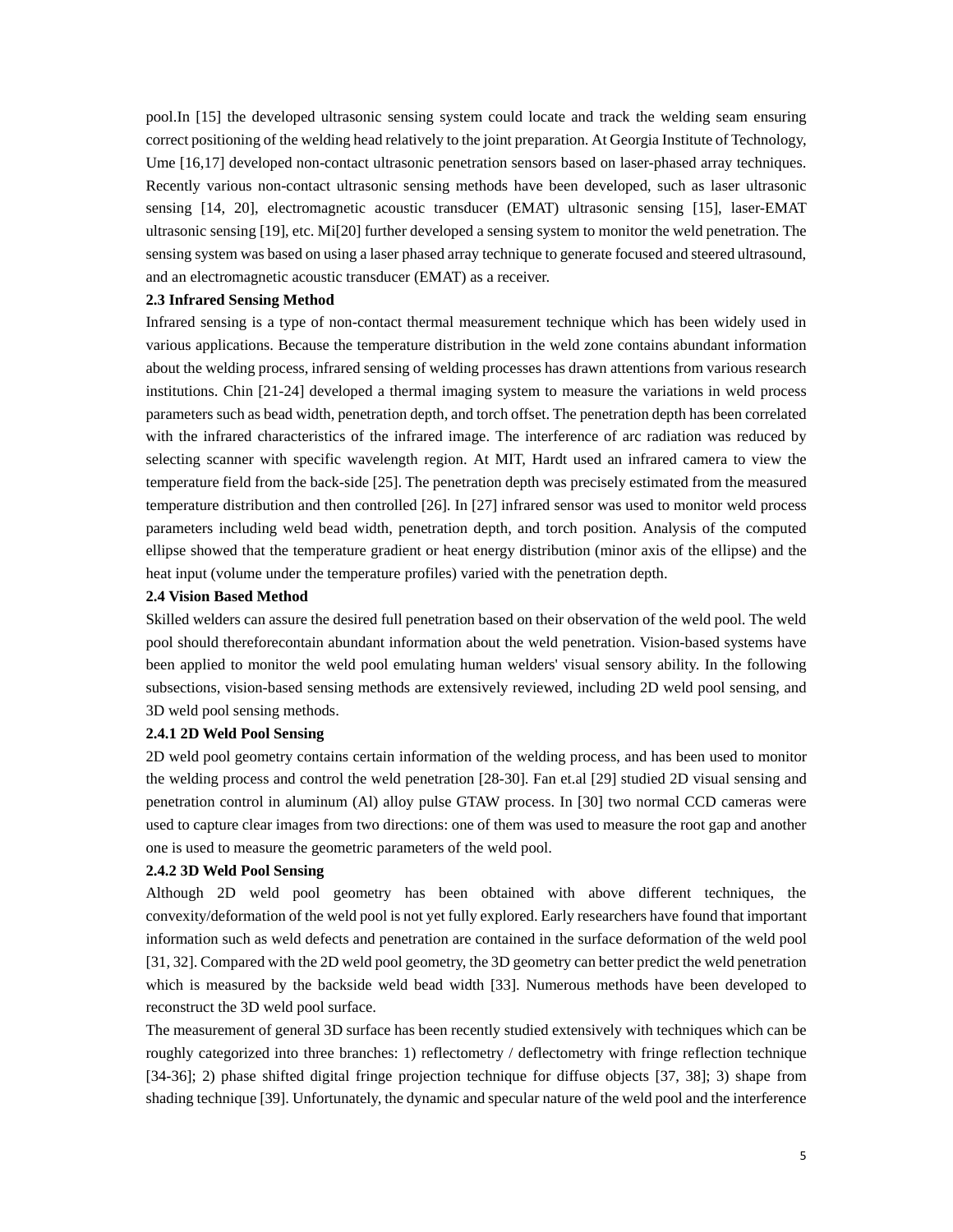from the strong arc radiation complicate the observation and deteriorate the effectiveness of most of those methods.

Specifically for the 3D weld pool measurement, the most popular techniques currently being studied can be divided into four categories:

#### *Model-based reconstruction*

The 3D weld pool surface was partially reconstructed based on a simple model proposed in [40]. The reconstruction algorithm was further applied in [41] for the control of weld pool shape. A fuzzy logic controller was constructed to control weld penetration. Although the model-based reconstruction algorithm is simple and fast, it can only measure the height of the weld bead that is solidifying or have already solidified at the rear of the weld pool. The 3D geometry of head of the weld pool cannot be acquired using this method.

#### *Stereovision measurement*

In [42], two cameras were synchronized to capture the two images of weld pool surface simultaneously in the short circuit period during the Surface Tension Transfer (STT) process and external illumination was used. The paired images were rectified using calibration parameters obtained through the stereo calibration procedure. Then by using stereo image processing algorithms the weld pool shape was rendered in 3D. A closed-loop control system was further developed using the technique for robot welding process [43]. However, the shape of the bright part in the head of the weld pool cannot be acquired by using this method. Further, the accurate reconstruction of the weld pool requires both precise synchronization of the two cameras and high quality of the captured images.

To avoid the synchronization problem, the biprism stereo vision sensing was proposed in which one camera was used with a biprism attached on its head [44]. However, only the height of the weld pool boundary was extracted in real-time, the 3D geometry inside the weld pool was missed. A similar reconstruction algorithm has been utilized in a stereo sensing system using single camera with a stereo adapter developed to reconstruct the 3D weld pool for tracking particle flow on the weld pool surface [45].

#### *Shape from shading reconstruction*

3D weld pool reconstruction algorithms have also been proposed based on shape from shading method [46-50]. Zhao et al. [49] used this algorithm to reconstruct the surface from one single weld pool image. The extracted three-dimensional parameters for the weld pool surface were verified and used for double-sided shape control. However, the algorithms are usually complex and thus used for off-line reconstruction of the 3D weld pool surface. Furthermore, the reconstruction algorithms using shape from shading are based on two assumptions: 1) The object surface is a Lambertian surface which reflects light with equal intensity in all directions; 2) The camera and the light source are at the infinite far distance from the object surface, while the weld pool is a specular surface which is not a Lambertian surface. The camera and light source in the experiment systems are not far enough from the weld pool such that the infinite far position assumption is invalid. Therefore, the 3D weld pool reconstruction using shape from shading might not be an ideal solution.

*Structured-light based sensing* 

A structured-light vision system was developed in [51] projecting a pulsed laser on the weld pool surface through a special grid. A high shutter-speed camera was used to capture the laser stripe pattern reflected by the weld pool surface. However, the synchronization of the laser and high-speed shutter required specific, high-costly, and sophisticated equipment. The boundary of the weld pool is also hard to extract using this sensing method.Follow-up study [52] provided a measurement system based on a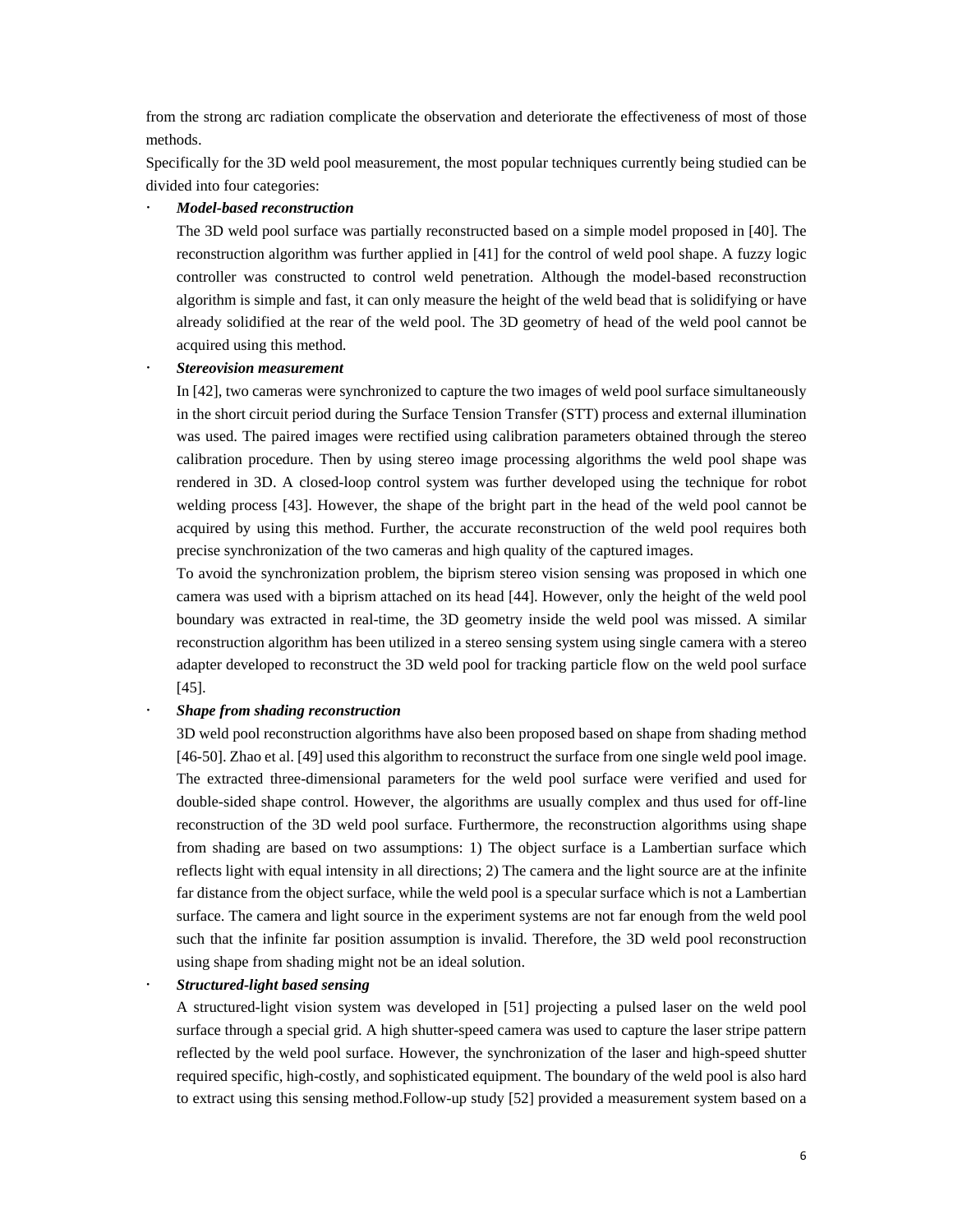mathematical model of weld pool surface. Although this work did not propose a new reconstruction algorithm, it provided some novel insights of 3D weld pool surface measurement.A laser grating sensing technique was proposed in [53]. The reflected grating was captured by a two-lens system. The depth of weld pool was determined based on the phase changes of the deformed grating image [54]. However, using this method the boundary of the weld pool was hard to be determined. A novel reconstruction algorithm using the slope field and point tracking of the dot matrix has been proposed in [55]. A laser pattern reflected from the weld pool surface has been intercepted/imaged by/on a diffusive imaging plane placed with a distance from the weld pool [56]. The camera aims at the imaging plane (rather than the weld pool illuminated by the extremely strong arc) to acquire the reflected laser pattern. Its uniqueness lied in its simultaneous use of the distance and specular nature of the weld pool surface to significantly decay the arc radiation but not the intensity of the laser reflection from the specular weld pool surface despite the distance. However, this slope error based algorithm requires numerous iterative loops till the estimated surface approaches the actual weld pool surface resulting in relatively large reconstruction errors. Similarly, this imaging method and reconstruction algorithm have been used to image and reconstruct the weld pool surface in gas metal arc welding (GMAW) using a five line laser pattern [57].

#### **2.5 3D Vision-based Weld Pool Sensing System [33]**

In order to capture the geometric information of the weld pool in three dimensions, a 20mw illumination laser generator at a wavelength of 685nm with variable focus is used to project a 19-by-19 dot matrix structured light pattern (LasirisSNF-519X (0.77)-685-20) on the weld pool region. Part of the dot matrix projected inside the weld pool is reflected by the specular weld pool surface. Because of the plasma impact, the surface of the weld pool is depressed and distorted in GTAW. Therefore, no matter which shape (concave or convex) the weld pool presents, the alignment of the reflected laser dot matrix is distorted by the deformed specular weld pool surface. The distortion of the reflected dot matrix is determined by the shape of the threedimensional weld pool surface and thus contains the 3D geometry information about the weld pool surface.



Fig. 43D vision based weld pool monitoring system [33]

In order to capture the image of the reflected dot matrix from the weld pool, animaging plane is installed with a distance about 100 mm from the torch. A camera is located behind the imaging plane directly aiming at it. The camera captures the images of the reflected laser dot matrix from the imaging plane with a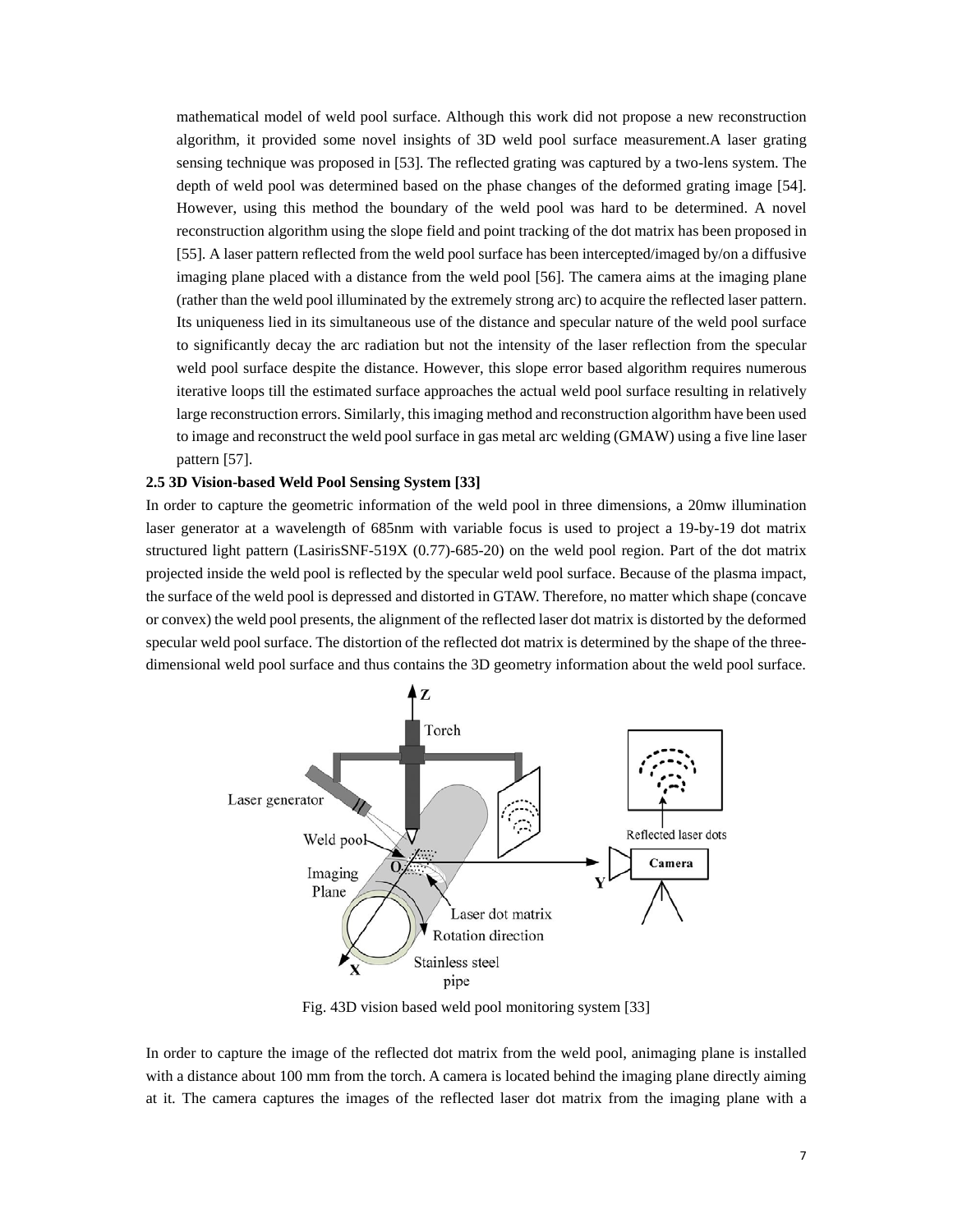resolution 640-by-480. A band-pass filter matched with the laser wavelength is attached to the camera. A computer connects with the camera using a 9-pin 1394b interface. With a max frame rate 200 fps at the resolution 640-by-480, the high transfer rate for camera to PC (800M/s maximum) makes possible the realtime monitoring and measurement of front side weld pool geometry in the GTAW process. By specific image processing and reconstruction algorithms [56], the weld pool geometry including the boundary and the threedimensional surface shape is obtained.Taking Fig 3(a), an acquired image in the imaging plane, as an example, the results of image processing and reconstruction are shown in Fig 3(b) to Fig. 3(f). The time cost for the image capturing, processing and the weld pool reconstruction is about 30ms which is fast enough to monitor the weld pool dynamics in GTAW.



Fig. 5 Results of image processing and three-dimensional reconstruction [5].(a) Captured image using the sensing system; (b) Resultant dots in the captured image using image processing; (c) Projected dots on the 3D weld pool surface; (d) Interpolated 3D weld pool surface ; (e) Weld pool boundary and the projected dots; (f) Measured and calculated reflection pattern.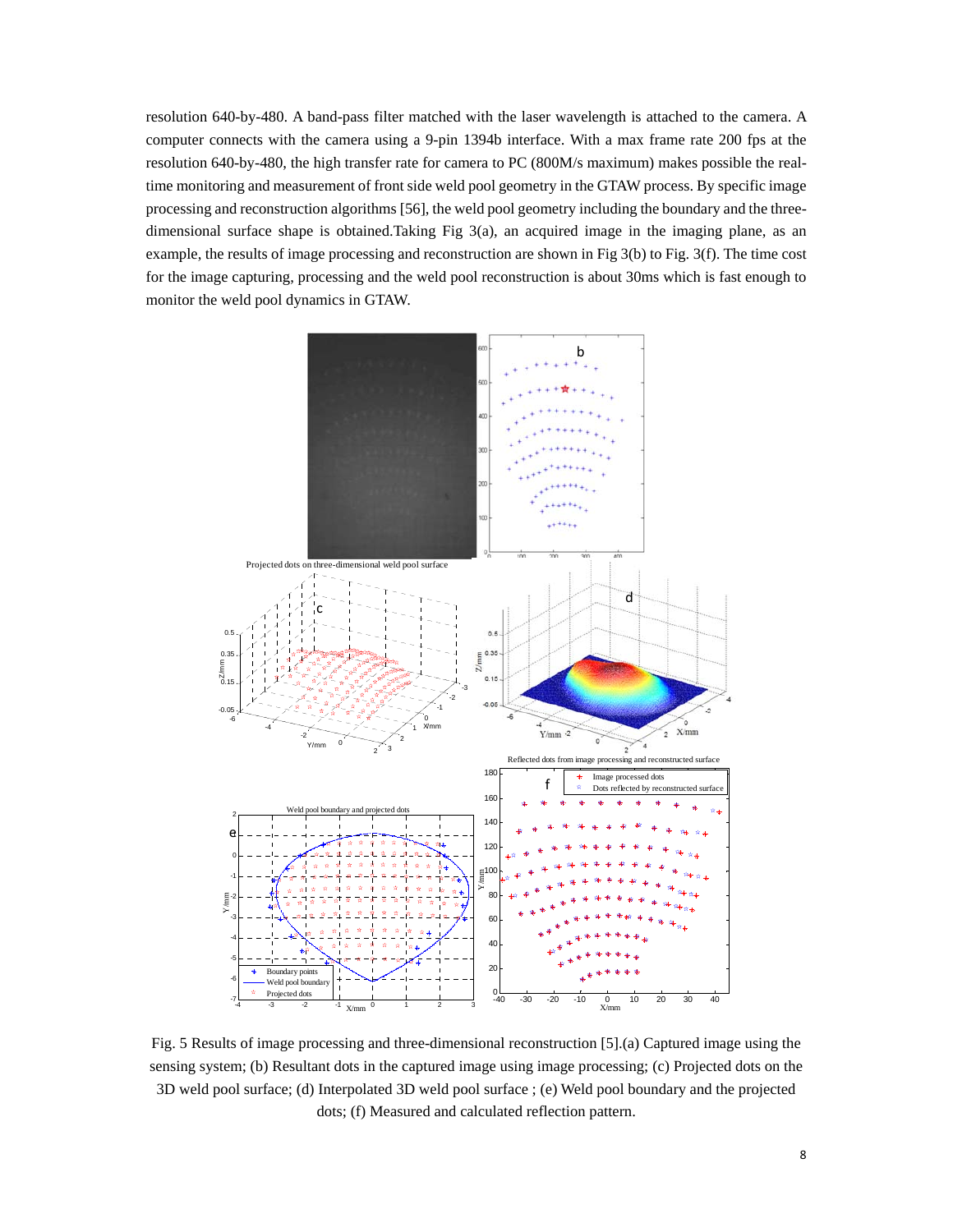#### **3. Characterization of the Weld Pool**

The ability to directly monitor the weld pool surface detailed in previous subsection represents a major progress toward next generation intelligent welding because the weld pool surface should contain sufficient information to determine the weld joint penetration as skilled human welders can. However, for a machine to be able to use the weld pool surface to determine the weld joint penetration, characteristic parameters should be used rather than the large set of 3D coordinates. These characteristic parameters should keep the fundamental information in the weld pool surface about the weld joint penetration.

In order to obtain the optimal characteristic parameters, various experiments under different welding conditions have been performed to produce full penetration welds with different back-side bead widths and acquire corresponding images used to reconstruct the weld pool surface and calculate candidate characteristic parameters [33]. The experiments have been designed to produce acceptable distributions for the candidate characteristic parameters in order to ensure the validity of the resultantmodels. Five candidate characteristic parameters are proposed: weld pool width, length, area, interception area, and convexity. Fig. 6 shows the illustration of the weld pool characteristic parameters proposed in [33]. After the weld pool boundary is acquired, the weld pool width and length can be straightforward to obtain. The convexityis defined as the intercepted area divided by the length of the weld pool (i.e., the average height of the weld pool).



Fig. 6 Weld pool characteristic parameters



Fig.7(a) Measured 3D weld pool surface parameters from 36 experiments (b) Least squares model fitting with 3-parameter model using the width, length, and convexity.

Fig.7(a) shows the experimental data in 36 experiments.Through the least squares algorithm based statistic analyses, it is found that the width, length, and convexity of the 3D weld pool surface provides the optimal model to predict the back-side bead width with an acceptable accuracy. The estimation results are plotted in Fig.7(b) and The 3-parameter optimal model identified is [33]: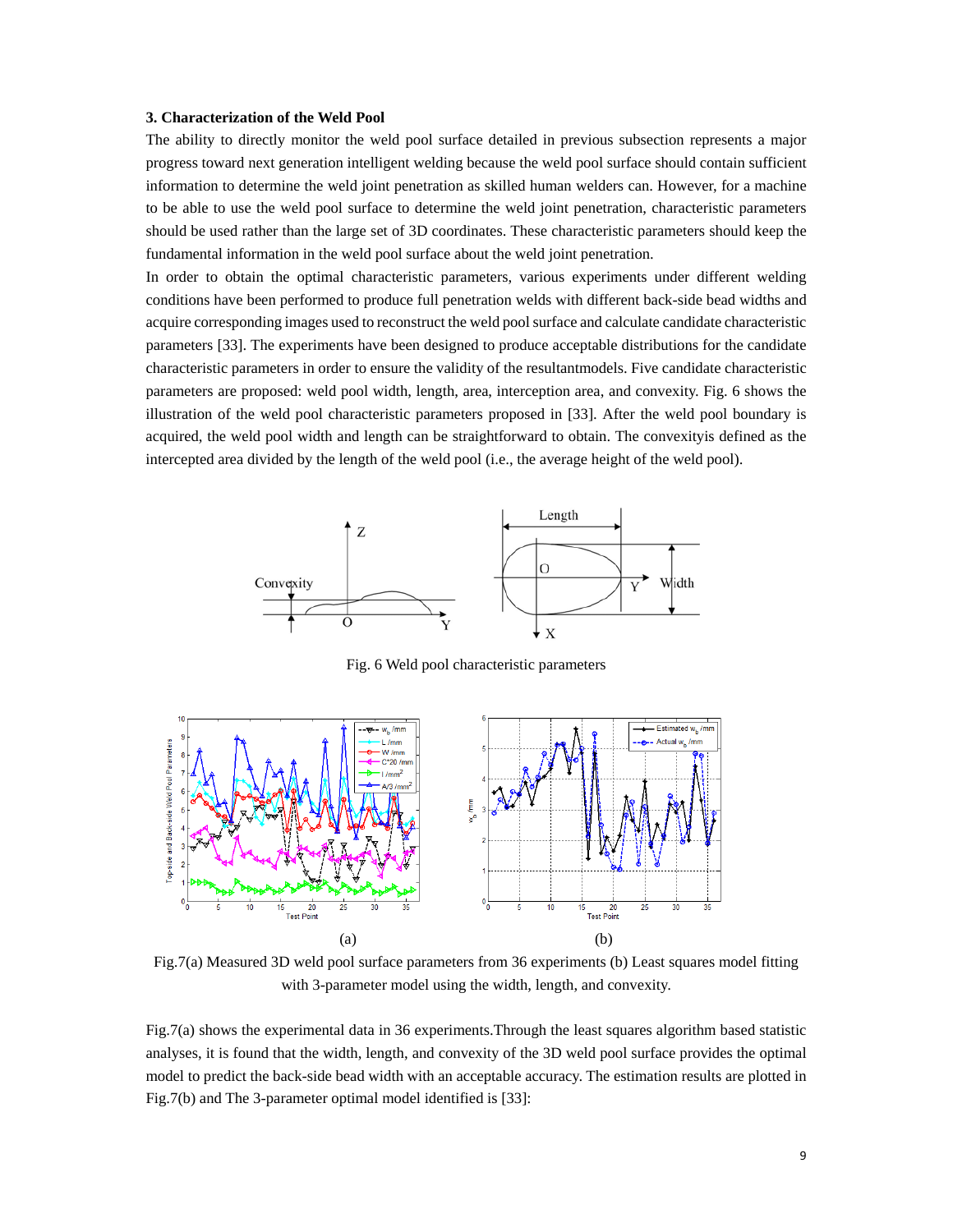Using these characteristic parameters, the back-side bead width can be determined using the parametric model (8) with an acceptable accuracy. The parametric model (8) and characteristic parameters thus adequately extracted the information contained in the large set of 3D coordinates for the sample points on the 3D weld pool surface and made it possible to use the weld pool surface to determine and control the weld joint penetration and emulate the intelligence of a skilled welder.

#### **4. Modeling of the human welder**

In this section modeling of the human welder is presented, including an extensive survey of the human dynamics and neuro-fuzzy modeling techniques.

#### **4.1 Human response modeling**

Despite the trend of growing automation degree in industrial processes and machines, the human operator/controller is still irreplaceable in various applications. What makes the identification of human operators' behavior such as a challenging endeavor is that the human operator is a nonlinear, often timevarying controller whose coefficients might vary rapidly with factors such as motivation, workload, fatigue, and other physiological variations [65, 68]. Specifically in welding operations, a welder makes decisions primarily based on past learned experiences/skills which might not involve a fundamental understanding of the laws of welding physics. Also, a human welder assesses and controls a welding process using a humanistic approach where the feedback sensory information acquired by the welder might be imprecise and only reflects partial truths about the instant status of the weld process.

Modeling and identifying the dynamics of a human controller/operator originated from the theories of servomechanism and filtering in the 1940's. The research made great strides in the late 1960's and 1970's. A series of preliminary experiments were conducted on human tracking in one-dimensional compensatory task [58]. McRuer and Jex conducted a systematic measurement of the human operator with a variety of controlled system dynamics and random-appearing inputs of different bandwidths [59, 60]. A crossover model of human operator was proposed that can describe the linear portion of the human operation in a single-loop compensatory task in a frequency range around crossover frequency.

Optimal control theory was then introduced in human operator behavior identification [61]. It was based on an assumption that the well-trained human operator behaves in a nearly optimal manner subject to the inherent physio-physical limitations. Based on the assumption, an optimal control model (OCM) was proposed in 1970 on the dynamic characteristics of a pilot[62].The transfer function was considered as the cascaded of the inherent part of reaction time delays and lags attributed to the neuromuscular system and the equalization part adjustable to the task requirement, where the time delay comes from the various internal time delays associated with visual, center processing, and neuro-motor pathways.

The OCM was later extended by Tomizuka to cover preview tracking [63, 64]. In addition, a modified optimal control model (MOCM) was proposed by Davidson and Schmit in 1992 [71]. The MOCM replaced the time delay of the OCM with a Pade approximation that allowed one to obtain a soletransfer function representation of the operator. Many researchers have continuously studied the tracking ability and characteristics of the human operator as an adaptive controller [65], a tele-manipulator[66] or an optimal controller [67]. Unfortunately, these methods lead to typically high order for the obtained models. For instance, the order of these OCM-based models is equal to the sum of the orders of the controlled element, disturbance filter, neuro-motor lag and Pade delay. This feature makes insight into the operator control model difficult to determine. A fixed-order optimal control model based on MOCM was thus proposed to reduce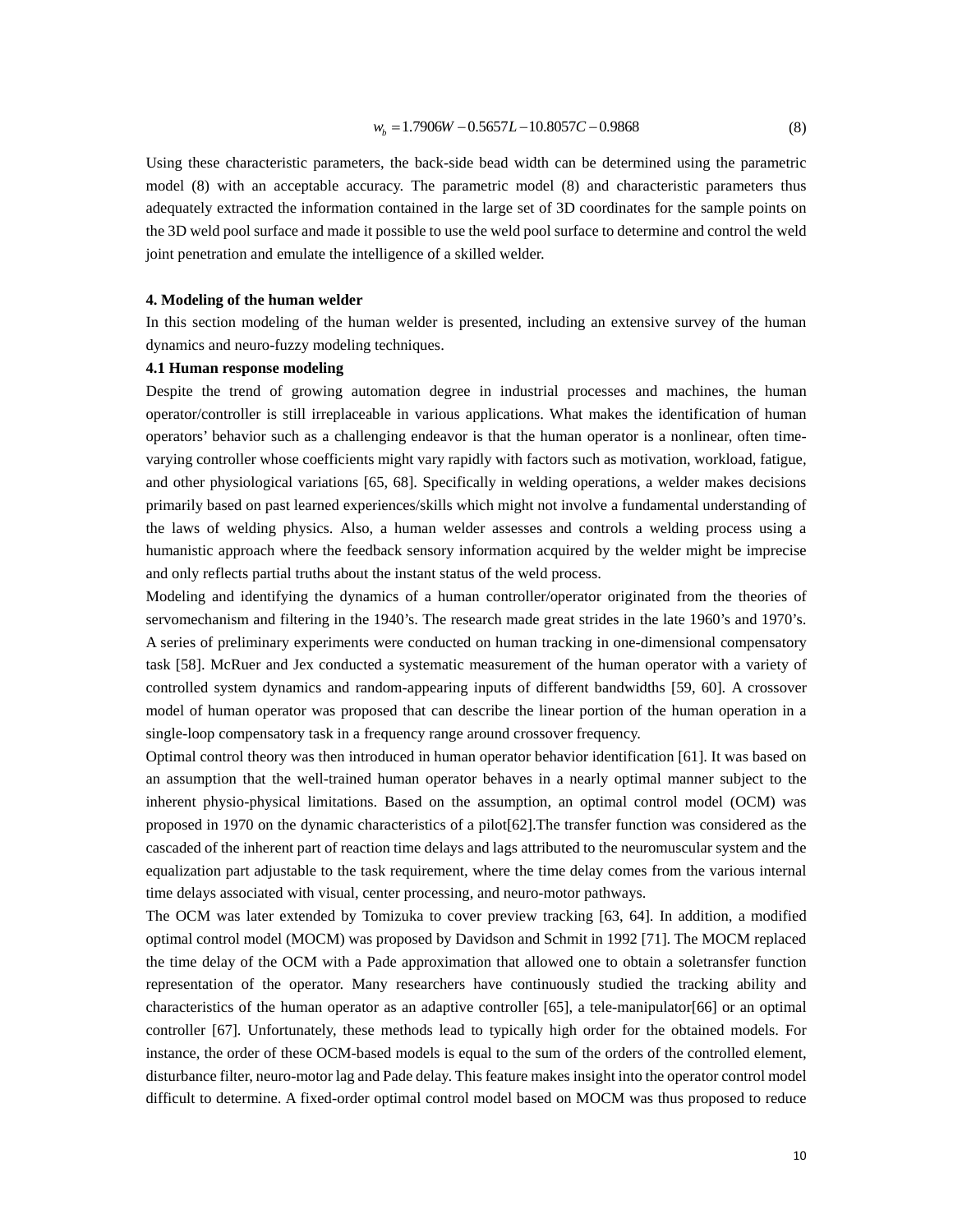the order while keeping the model optimality [72]. Nonlinear methods such as neural networks, neuro-fuzzy or adaptive models were employed as well to model the human actions [77-81].

The modeling of the human operator has been studied in the physiological perspective. Based on [73, 75], in the learning stage the cerebral cortex is playing the role of controller in the feedback path. In [74], the feedback error learning model was proposed. The model considered that the human hand/thumb motion skill comes from the feed-forward structure of the cerebellum representing the inverse model of the hand/thumb system. In addition, an iterative manual control model has been proposed based on human operator's physiological perspective [70]. A recalling factor has been introduced in the model representing the human operator's experiences/skills. The model indicates that human operators tune their control actions using error and error rate in each iteration.

A human operator intermittently scans the state of the controlled system and continuously operates. A skillful operation means that the information is scanned less frequently. A control action similar to the minimum attention [82] might be found in human operation. In addition to such minimum attention, Ito's observation in that if the operation skill level exceeds to a certain extent, the operation becomes of feed-forward type, can be interpreted as that the interval of the attention becomes longer as the skill becomes better. Therefore, for a skilled operator, the control action would tend to be feed-forward type, while an unskilled operator controls the system in a feedback close loop. Also, the observation of the system state might be achieved by the trigger of the special occasion of the event [83].

The delay in the human operation should be one of the important factors to study the stability of the human in the close-loop control system. Time-varying delay time of a human controller is studied in [69] in manual tracking tasks. A discrete time recursive delay identifier is proposed to estimate the fractional delay time by embedding the bilinear interpolation scheme in the extended Kalman filter. Yet, Kleinman [61, 62] stated that the delay from the visual perception to the neuro-motor pathway was not necessarily considered in human operation since a skilled human operator predicts that state. In addition, it is considered in [76] that the cerebellum has the function of the Simith Predictor which compensates the delay in the closed loop.

Although the nonlinear methods typically improve the prediction performance to some extent, it is still very appealing to use linear/hybrid models due to their convenience for analysis and design [84, 88, 89]. A new hybrid fuzzy-ARX modeling method has been developed for predicting the human operator control actions in [85]. A linear dynamic model was proposed based on stochastic switched dynamics in [86]. The motivation of the modeling is the observation that the operator appropriately switches some simple primitive skills which might be caused by human's decision making [87].

#### **4.2Neuro-fuzzy Modeling**

This subsection introduces the basic definitions and concepts for neuro-network, fuzzy set, as well as neurofuzzy modeling technique.

Neural networks (NNs) approach has been widely used for regression, identification, system modeling and control applications in high-dimensional systems. Specifically, adaptive network is considered to be the unifying framework that subsumes almost all neural network paradigms with supervised learning capabilities [91]. It is a network structure consisting of nodes through links. Each node represents a process unit, and the links represents the causal relationship between the nodes. Parameters of the nodes / links are modifiable, making the network adaptive. The basic learning rule of the adaptive networks is steepest descent method [100]. Rumelhart et al. [101] utilized the method, also well known as "backpropagation learning rule", to find the gradient in a multilayer neural network.

Classical set is referred to a set with a crisp and unambiguous boundary. Although it is suitable for various applications, they do not reflect the natural abstract and imprecise human thoughts. A fuzzy set, is a set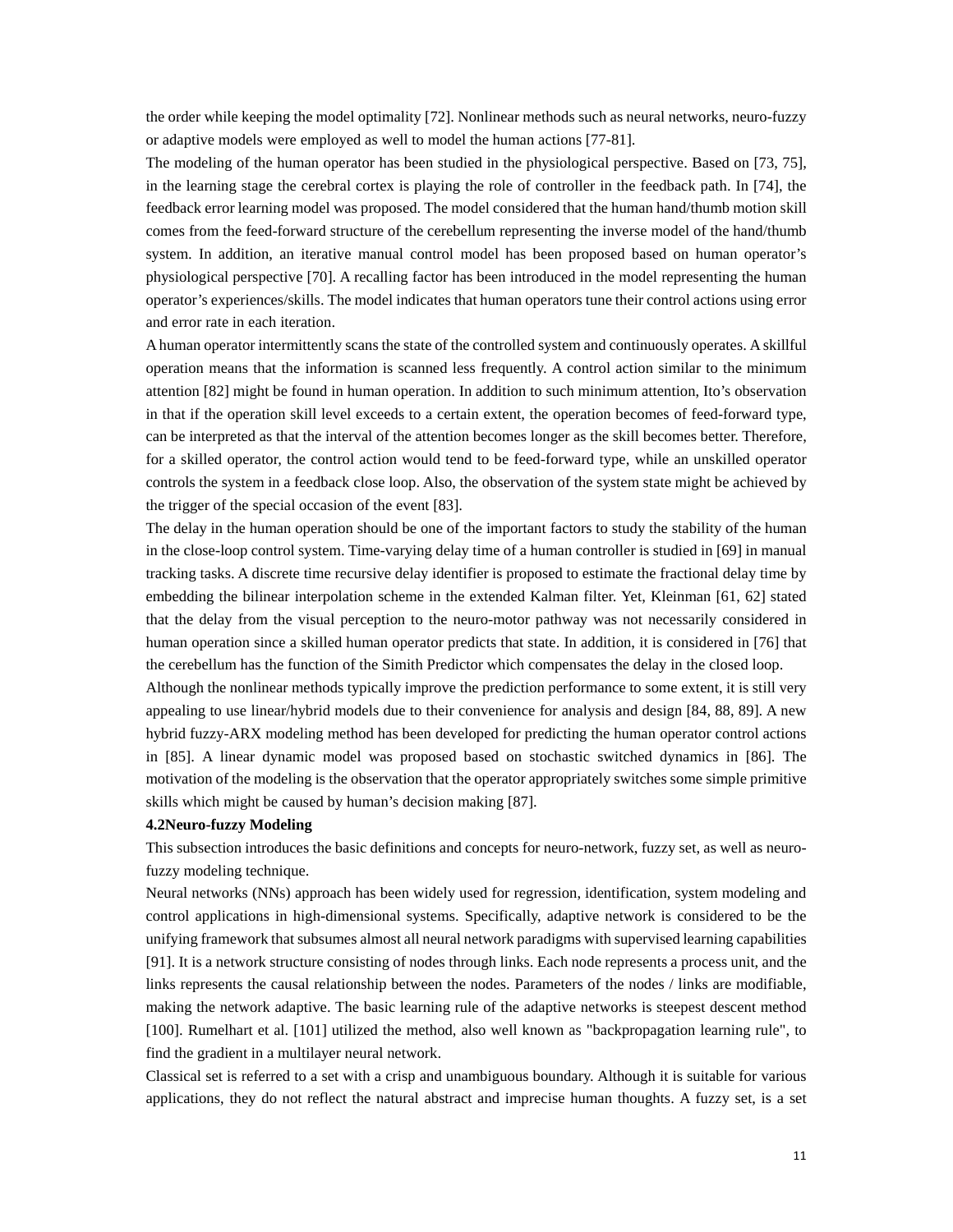without a crisp boundary. It describes the transition from "belonging to a set" to "not belonging to a set" as a gradual and smooth membership functions, which gives fuzzy sets flexibility in modeling commonly used linguistic expressions [90].

Fuzzy inference system (FIS) is a computing framework based on fuzzy set theory, fuzzy if-then rules, and fuzzy reasoning [91]. It is also referred to as fuzzy-rule-based system [91], fuzzy expert system [92], fuzzy model [93, 94], fuzzy associative memory [95], fuzzy logic controller [96, 97, 98], and fuzzy systems. The basic structure of a FIS consists of three components: a rule base (a selection of fuzzy rules), a database (membership functions used in the fuzzy rules), as well as a reasoning mechanism (performs fuzzy reasoning based on the rules and derive a conclusion). There are several types of FIS, including Mamdani fuzzy inference system [98], Sugeno fuzzy model (or TSK fuzzy model) [93, 94], and Tsukamoto fuzzy models [99]. The differences between these FIS lie in the consequents of fuzzy rules, aggregation and defuzzification procedures.

In traditional fuzzy systems, membership functions are pre-determined by domain experts [102]. In these models, however, no systematic adjustments are made on the fuzzy rules, membership functions, or reasoning mechanism based on the behavior of the fuzzy system. Such fuzzy rules could be vague, misinterpreted, or incomplete, which may severely deteriorate the performance of the fuzzy systems. Therefore, it is tempting to apply optimization techniques to tune the parameterized membership functions for better fuzzy model performance.

Neuro-fuzzy approach (i.e. the fusion of the NNs and fuzzy logic) determines the parameters in fuzzy models using learning techniques developed in neural networks, and has been successfully applied in various areas [103-106]. Jang [107, 108] developed the Adaptive Neuro-Fuzzy Inference System (ANFIS) by using a hybrid learning procedure. Recently, ANFIS has been employed to model nonlinear functions, identify nonlinear components in control systems, and predict chaotic time series [109-111].

**4.3Neuro-fuzzy based human welder response modeling results and analysis [112]** 

In order to model the human welder's adjustment of current in response to the weld pool geometry during full penetration process, a manual control system is developed combining the sensing system with a manual control mechanics, as is shown in Fig.8 [112].



Fig.8 Manual control system of GTAW process [112].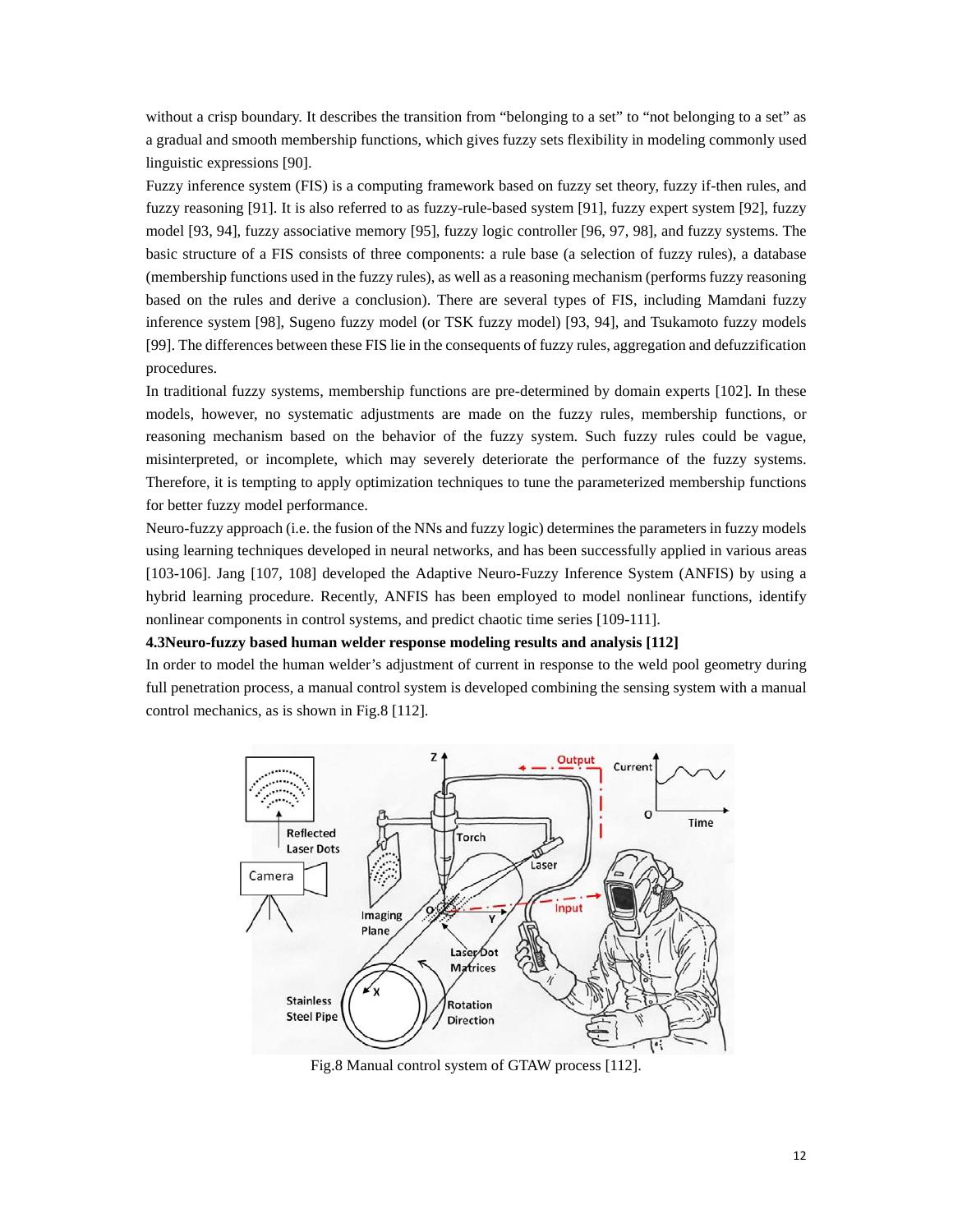In this system the human welder holds the current regulator while observing the geometry of weld pool and adjusts the welding current accordingly in an effect to control the weld joint to full penetration. Nine dynamic experiments are conducted. In experiments 1 to 3 the weldingspeed is designed to vary within reasonable ranges [1mm/s, 2mm/s] in order to change the weld pool geometry. Then the human welder adjusts the current to maintain the same penetration state after the change of the welding speed.The arc length is set to 3.5mm, 4.5mm, and 5mm for these three experiments, respectively. In experiments 4 to 9 the arc length is varying from 3mm to 5mm, and the human welder adjusts the current in response to the fluctuations of the weld pool. The welding speed in these six experiments are 1mm/s. The dynamic variation of weld pool geometry and the adjustment of current by the human welder are recorded respectively.Fig. 9 plots the measured input parameters (the weld pool width, length, convexity) and human welder outputs (the current). It can be seen from Fig. 5that the tendency of current adjustment is roughly opposite to the length and width fluctuation. The trend of convexity basically coincides with the current variation. The variation of the geometry and the current indicates the human welder reduces the current as the weld pool length or width raises, and increases the current as the weld pool convexity raises.

During the welding process, the human welder always scans the weld pool with a certain frequency regardless of the welder's eye blink. The frequency is 2 Hz in this study. Theoretically, the human welder's response should be determined by several weld pools over a time interval, rather than a single pool at an instant. However, if the weld pool does not change rapidly, the weld pool at an instant can be a good approximation over the interval. There is also a finite time-delay existing in the linear model of the human welder's behavior as a result of the neuromuscular and central nervous latencies.Based on the step response experiments it is observed that the average time delay of the welder's response is approximately 1.5s, or 3 sampling periods.



Fig.9 Measured weld pool parameters (width, length, convexity) and human welder's adjustments on current from nine dynamic experiments [112].

The novice welder's response contains high frequency adjustments caused by the novice maneuver skills of the human welder (Fig.9 with abrupt current adjustments). Spectral analysis of the human welder's response plotted in Fig.10 also indicates that the novice human welder's response concentrates on the frequencies under 0.3Hz yet noticeable energy exist in high frequencies (above 0.5Hz).A output execution filter should first be employed before calculating the current adjustments and the modeling procedure to filter the high frequency improper execution of the novice human welder.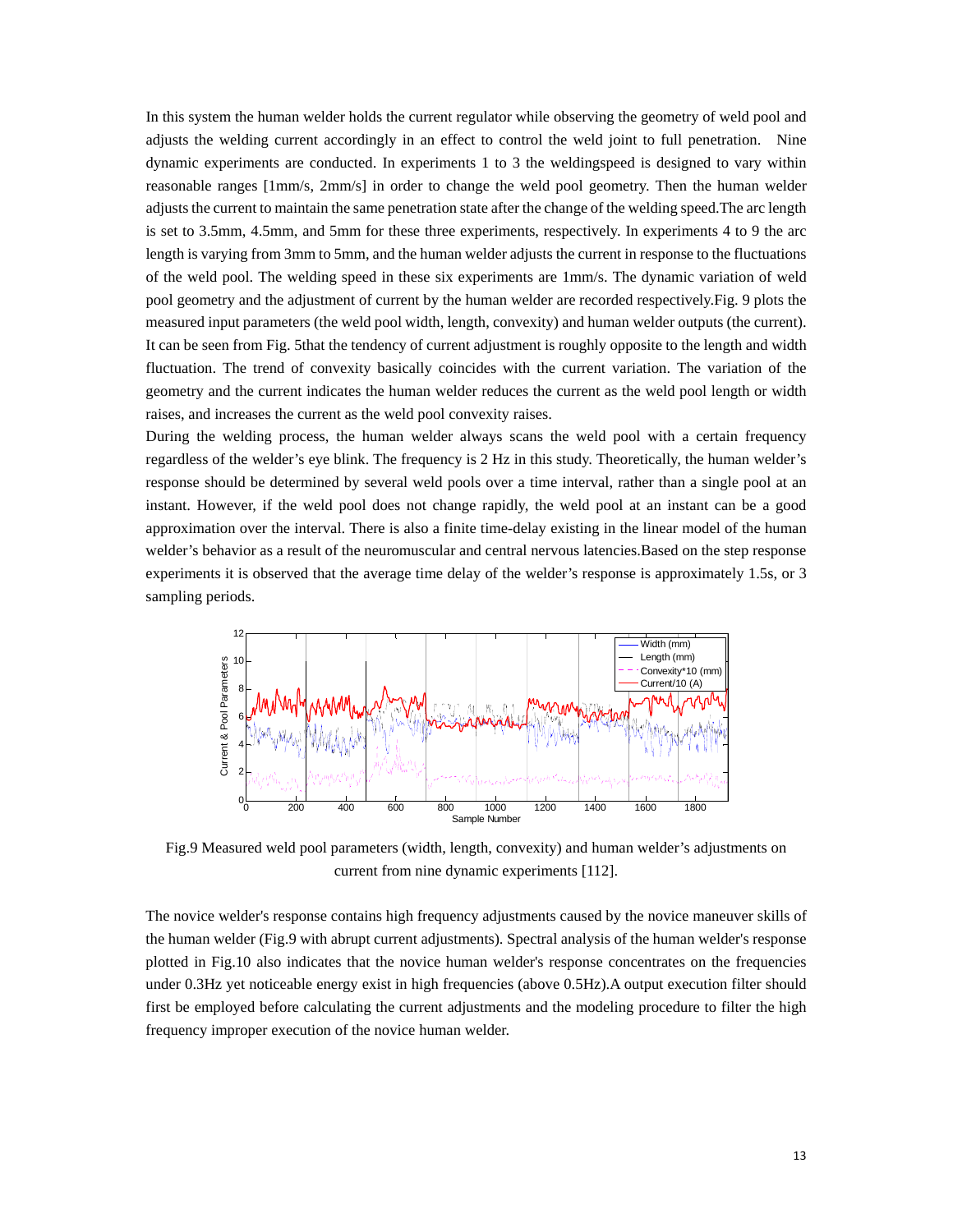

Fig.10 Spectral analysis of the human welder's response [112].

The designed low pass filter can be expressed as [112]:

$$
I_f(k) = \alpha_{f_0} I_f(k-1) + (1 - \alpha_{f_0}) I(k)
$$
\n(9)

where  $I_f(k)$ ,  $I_f(k-1)$  are the filtered currents at instant *k* and  $k-1$ , respectively, and  $I(k)$  is the current at instant *k*.  $0 < \alpha_{f_0} < 1$  is the coefficient of the filter, which should be a tradeoff between the filtering effect and response speed.

Calculated filtered current adjustments in nine experiments are plotted in Fig.11. As can be seen the abrupt changes of the current adjustments have been reduced and can thus better represent the correct human welder's response. The filtered adjustments will be used as model output in the following part.



Fig.11 Original current adjustments and filtered current adjustments by the designed improvement filter in nine dynamic experiments [112].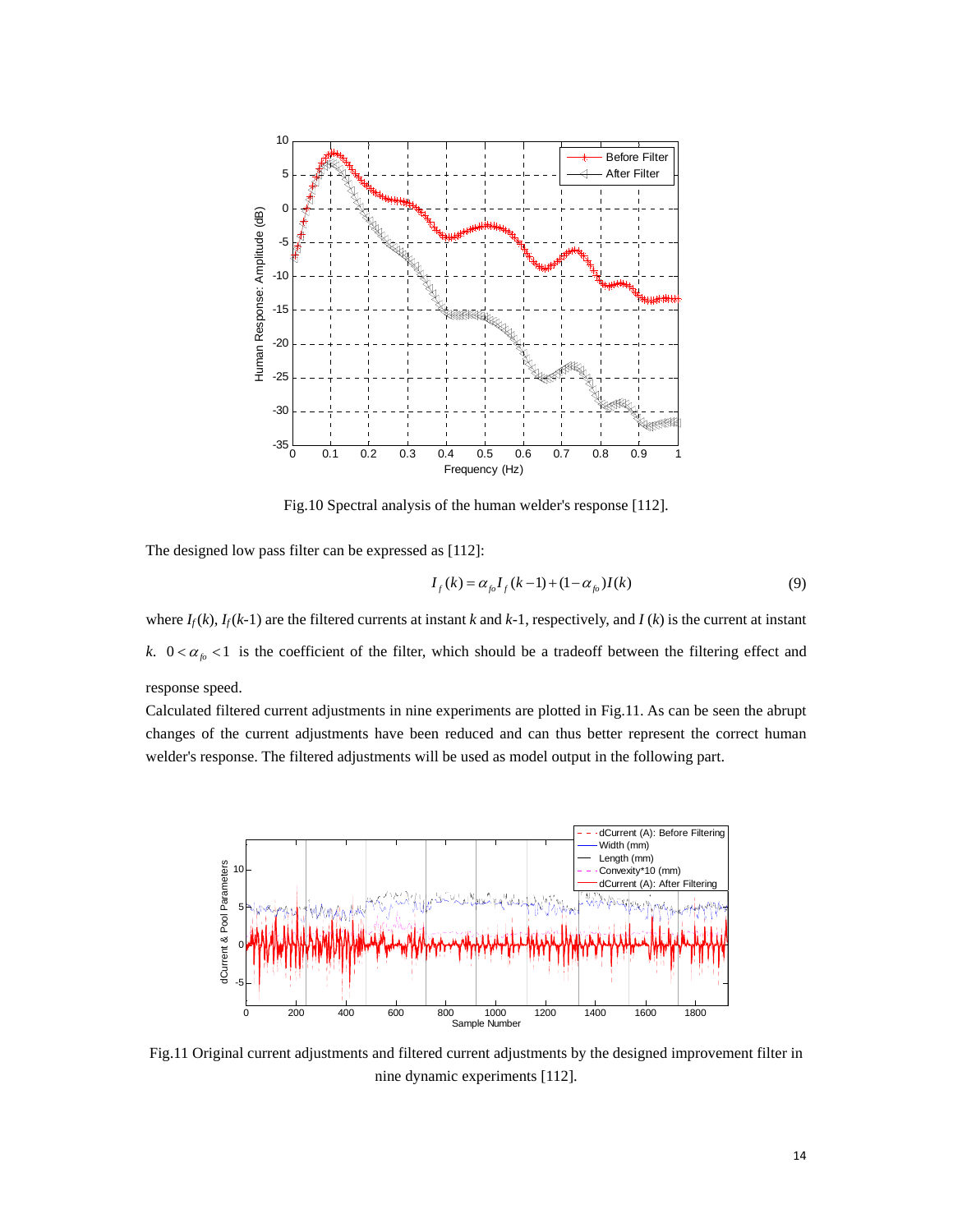In general, the human intelligent model can be written as:

$$
\Delta I(k)=f(W(k-3), L(k-3), C(k-3), \Delta I(k-1))
$$
\n(10)

The simplest form of (10) can be expressed by the following linear model [112]:

$$
\Delta I(k) = \alpha_1 W(k-3) + \alpha_2 L(k-3) + \alpha_3 C(k-3) + \alpha_4 \Delta I(k-1)
$$
\n(11)

Using the standard least squares method the linear model can be fitted from the raw data. The identified model is [112]:

$$
\Delta I(k) = -0.0492W(k-3) - 0.0049L(k-3) + 1.7348C(k-3) + 0.7155\Delta I(k-1)
$$
 (12)

The estimation results are shown in Fig.12. It can be observed that the current adjustments can be predicted with reasonable accuracy. However, noticeable fitting errors are observed when the current adjustments are relatively large. The maximum model error is 4.1707A, and the RMSE is 0.6042A.



Fig.12 Linear modeling result in nine dynamic experiments [112].

In order to further improve the modeling accuracy and better model the inherent fuzzy inference mechanism of the human welder, human intelligence model (10) is realized using an ANFIS nonlinear model. The estimation result is plotted in Fig.13. The fuzzy input variables are partitioned by 2, as can be seen in Table I. It is noted that the ANFIS adopted in this study has 4 inputs, with 2 membership functions assigned to each input. Each generalized bell shaped membership function contains 3 parameters, totaling24 premise parameters. There are 16 fuzzy rules, resulting in 80 consequent parameters. Thus the total number of fitting parameters is 104. Hence, the data sets (11) with N=1926 is enough for ANFIS model identification.The resultant model RMSE and maximum model error are 0.5710A, and 3.8277A, as are listed in Table II. Both the RMSE and maximum model error are improved by the ANFIS model.



Fig.13 ANFIS modeling result in nine dynamic experiments [112].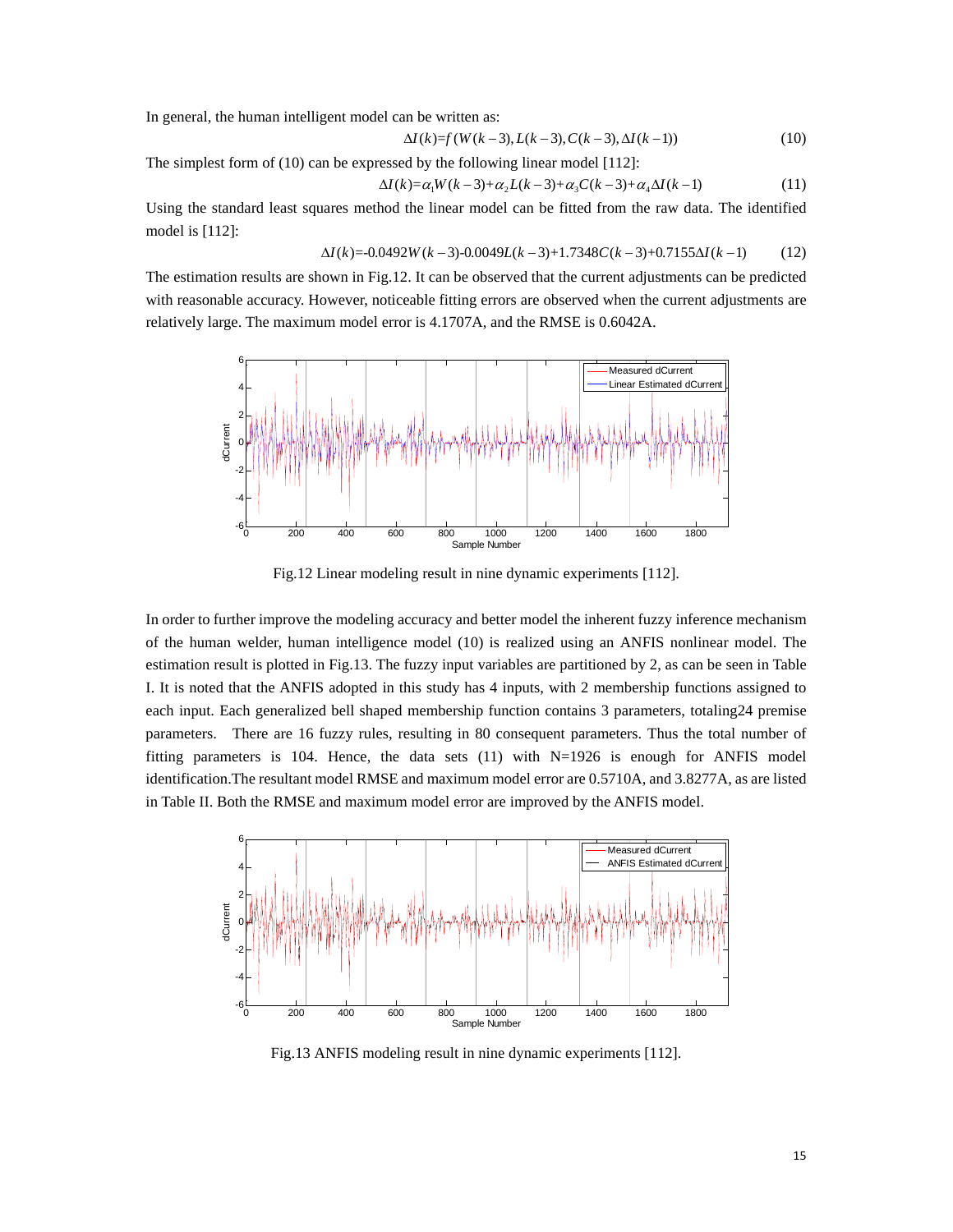| <b>Fuzzy Variables</b> | Number of<br><b>Fuzzy Sets</b> | Partition    |  |
|------------------------|--------------------------------|--------------|--|
| Width                  |                                | wide, narrow |  |
| Length                 |                                | long, short  |  |
| Convexity              |                                | large, small |  |
| $dCurrent_p$           |                                | large, small |  |

TABLE I PARTITION OF FUZZY INPUT VARIABLES

TABLE II MODEL COMPARISON BETWEEN NEURO-FUZZY MODEL AND LINEAR MODEL [112]

|                         | RMSE/A | Maximum Model |
|-------------------------|--------|---------------|
|                         |        | Error $/A$    |
| Linear Model (4 Inputs) | 0.6042 | 4.1707        |
| ANFIS Model (4 Inputs)  | 0.5710 | 3.8277        |

Due to the consistency of the human welder's performance, the obtained model should have similar performance to predict the current adjustments in other welding experiments. To further verify the model, two verification experiments are conducted. In verification experiment 1, the welding speed is designed to vary from 1mm/s to 2mm/s and the human welder adjusts the current in accordance to the varying weld pool geometry. The arc length is set at 4mm. In verification experiment 2, the arc length is varying from 3mm to 5mm and the human welder adjusts the current accordingly. The welding speed is set at 1mm/s. As can be observed in Fig.14(a)(b), the ANFIS model can estimate the welder's response in good accuracy for varying welding speed and arc length.



Fig. 14 (a) Verification experiment 1. The welding speed is varied from 1mm/s to 2mm/s. The arc length is set at 4.0mm. (b) Verification experiment 2. The arc length is varied from 3mm to 5mm. The welding speed is set at 1mm/s [112].

#### **5. Closed-loop control experiment**

The dynamic nonlinear ANFIS model will be utilized as a controller in automated GTAW process to maintain a consistent full penetration as a mimic of the human welder's intelligence and decision making capacity. The developed closed-loop control system is illustrated in Fig. 15 [112]. The sensing system is the same as that in Fig.2. A computer connected to the camera processes the captured image, reconstructs the weld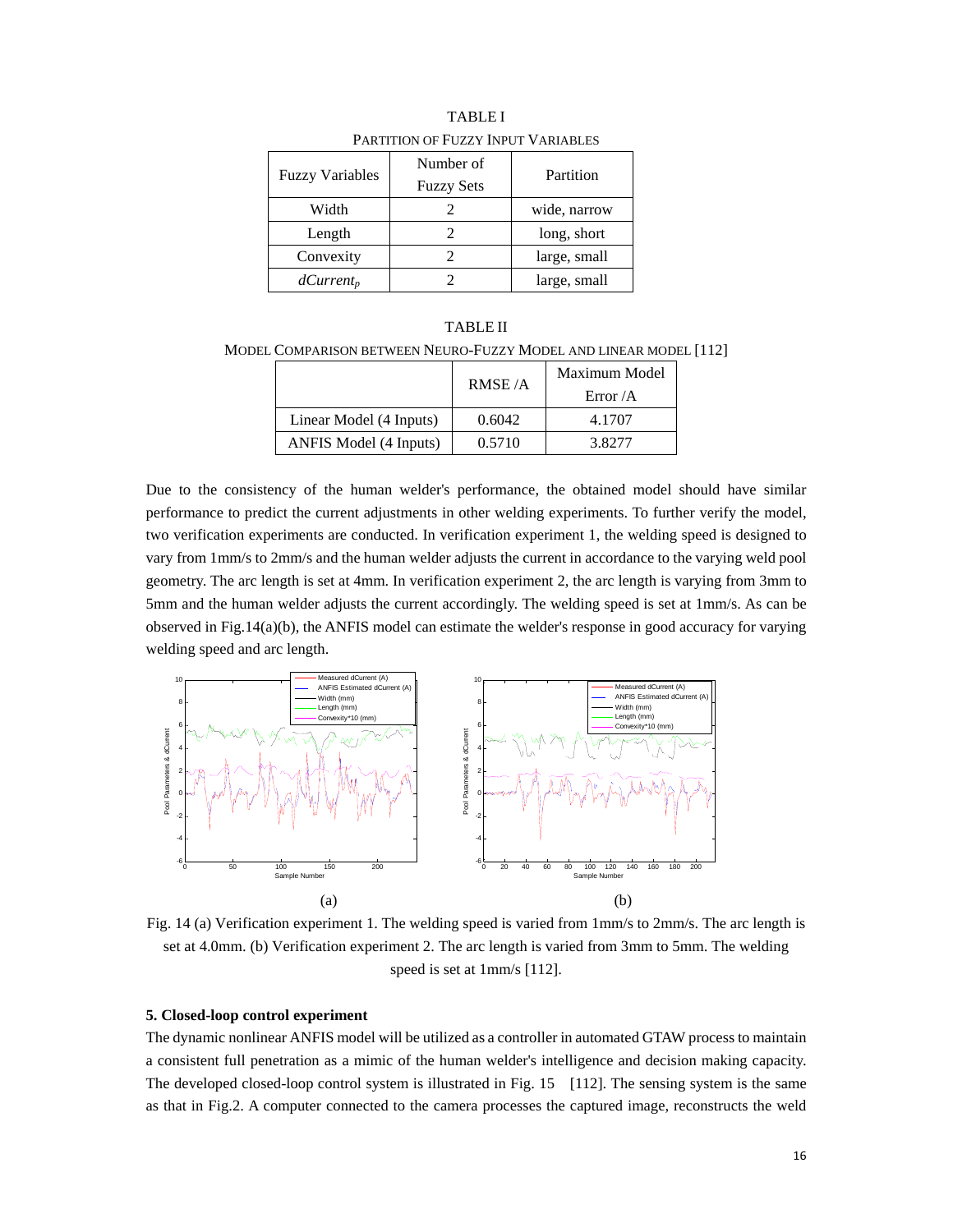pool, and extracts three characteristic parameters of the weld pool (the width, length, and convexity) in realtime. The human intelligence model then output the current. To imitate the welder's behavior as the human welder's response principle detailed in Section 2, in each experiment an initial welding input is first applied for the weld pool grows to full penetration, then the control of the human intelligence model starts.



Fig.15 Experimental Set-up [112].

To confirm its effectiveness in controlling the process to achieve the desired weld penetration, various experiments have been designed and conducted in this section using this improved system to examine its performance/robustness under different welding conditions and initial welding currents [112]. In this section the controller's performance against welding speed variation is illustrated. The welding speed is designed to vary within the range from 1mm/s to 1.25mm/s and the human intelligence model is utilized to robustly control the welding current to maintain a uniform penetration.

It is observed from the welding experiments that the current adjusted by the human intelligence model fluctuates, resulting in noticeable oscillations of the backside bead width. This fluctuation of the current adjustments is understandable since the model is developed using the data from the behavior of a novice welder with limited skills. It is a common welding scenario that an unskilled welder cannot predict the process quickly and accurately so that overestimation and underestimation is frequently observed. However, a skilled welder can easily avoid the fluctuations by smoothing the behavior on the current adjustment. In this sense, a low-pass improvement filter similar to (2) is designed to filter the possible high frequency noise. The filter coefficient is selected to be 0.5 as a good tradeoff between smoothing effect and quickness of the controller response.

In arc welding, the welding speed is a major factor which influences the heat input into the process and has great impact in the weld penetration. In this experiment a step change of the welding speed is applied to examine the robustness of the controller over varying traveling speed. During the first 53 s, the traveling speed is 1mm/s. Then the speed is changed to 1.25mm/s. As can be observed from Fig. 16(b), the weld pool width and length immediately decreases due to the step change of the speed. The controller is able to increase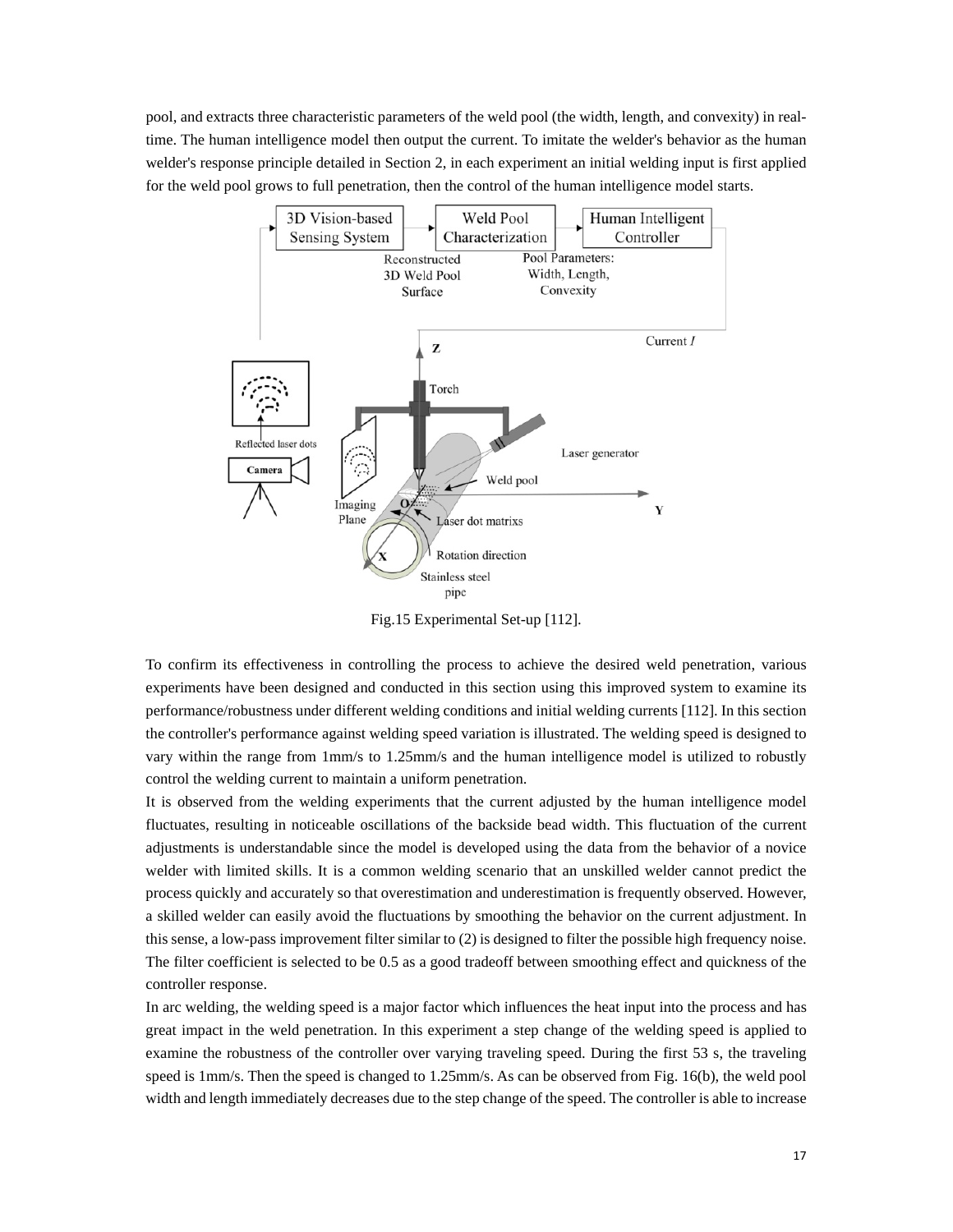the current according to this abrupt change in the weld pool and tries to maintain a constant full penetration. As can be seen in Fig. 16(a), the current increases from 60A (when the traveling speed is 1mm/s) to about 67A (when the traveling speed is 1.25mm/s). As a result the backside bead width is maintained to about 5mm.



Fig.16 Closed-loop control experiment results under step change of the traveling speed : (a) control input (b) measured front-side weld pool characteristic parameters (c) backside appearance (d) measured backside bead width [112].

#### **6. Future research**

Learning human welder's behavior can help develop next generation intelligent welding machines and train welders faster. In this tutorial paper, various aspects of mechanizing the welder's intelligence are surveyed, including sensing of the weld pool, modeling of the welder's adjustments and this model-based control approach. A foundation is thus established to explore the mechanism and transformation of human welder's intelligence into robotic welding system.

Future work in the human welder intelligence modeling and control lies in the following areas. First, detailed human welder reaction other than welding current adjustments should be further modeled (including welding speed adjustments, welding torch orientations, etc.) Second, the model of the skilled human welder should be constructed and compared to the novice welder. This helps to understand the behavior of the skilled welder and helps to train welders faster. Third, advanced intelligent welding robots capable of adaptively control the welding process can be further designed.

#### **References**

- [1] G. D. Uttrachi, 2007.Welder shortage requires new thinking. *Welding Journal* 86(1):6.
- [2] Welding shortage fact sheet, American Welding Society, 2007, http://files.aws.org/pr/shortagefactsheet.pdf
- [3] R. O' Brien, Ed., *Welding Handbook*, 8th Edition 2 Welding Processes.AWS, 1998.
- [4] W.J. Zhang, Y.M. Zhang, 2012, "Modeling of human welder response to 3D weld pool surface: Part I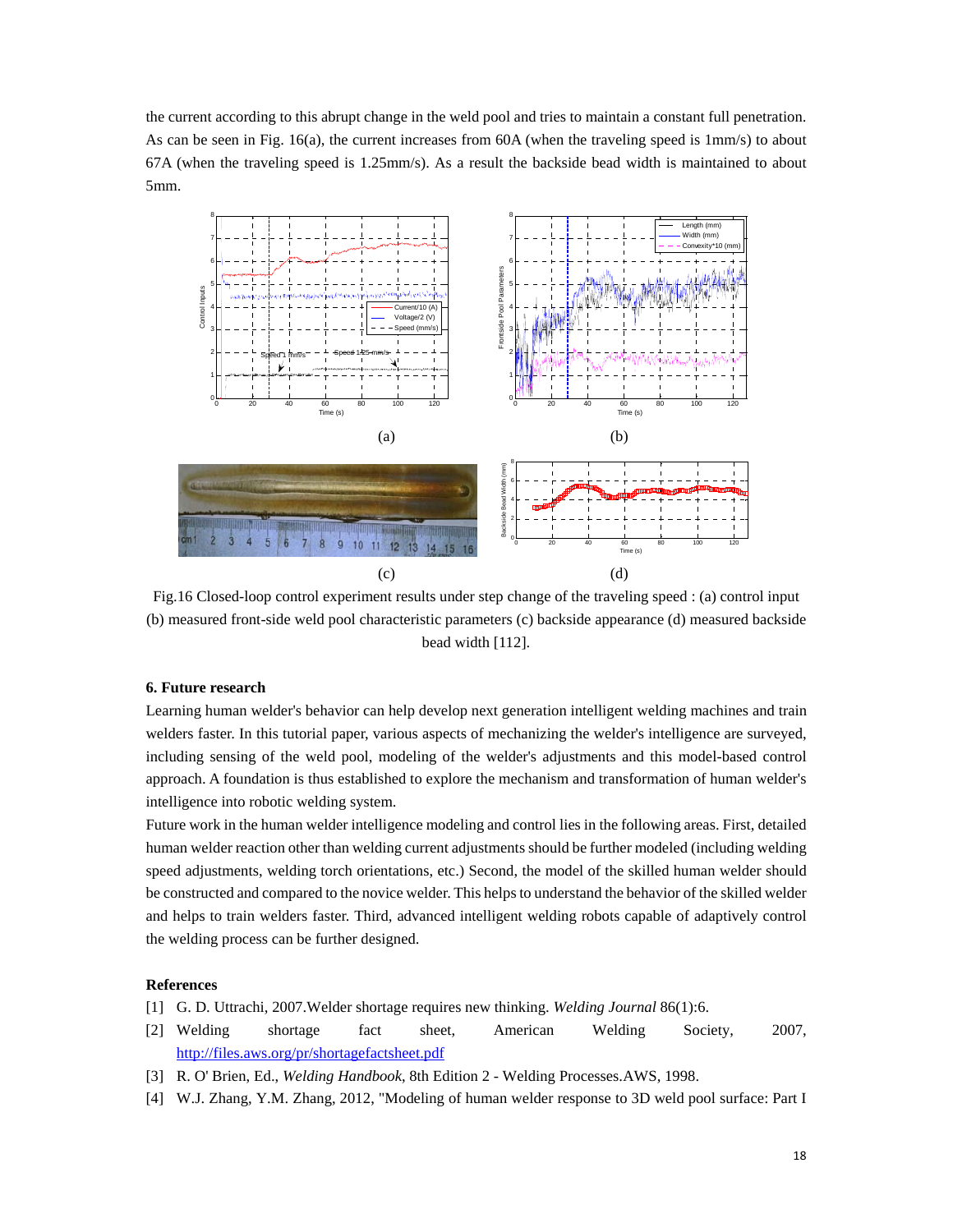- principles," *Welding Journal*, 91: 310s-318s.

- [5] W.J. Zhang, Y.M. Zhang, 2012, "Modeling of human welder response to 3D weld pool surface: Part II - results and analysis," *Welding Journal*, 91: 329s-337s.
- [6] D. J. Kotecki, D. Cheever, and D. Howden, 1972 "Mechanism of ripple formation during weld solidification," *Welding Journal*, 51(8): 386s- 391s.
- [7] R. Renwick and R. Richardson, 1983, "Experimental investigation of GTA weld pool oscillations," *Welding Journal*, 62(2): 29s-35s.
- [8] M. Zacksenhouse and D. Hardt, 1984, "Weld pool impedance identification for size measurement and control," *ASME Journal of Dynamic Systems, Measurement, and Control*, 105(3): 179-184.
- [9] Y.H. Xiao and G. den Ouden, 1993, "Weld pool oscillation during GTA welding of mild steel," *Welding Journal*, 72(8): 428s-434s.
- [10] A.J.R. Anedenroomer and G. den Ouden, 1998, "Weld pool oscillation as a tool for penetration sensing during pulsed GTA welding," *Welding Journal*, 77(5):181-187.
- [11] K. Andersen, G.E. Cook and R.J. Barnett, 1997, "Synchronous weld pool oscillation for monitoring and control," *IEEE Transactions on Industry Applications*, 33(2): 464-471.
- [12] J. Ju, Y. Suga and K. Ogawa, 2004, "Penetration control by monitoring molten pool oscillation in TIG arc welding," *International Journal of Offshore and Polar Engineering*, 14(2): 145-149.
- [13] B. Yudodibroto, M. Hermans, Y. Hirata, and G. den Ouden G, 2004, "Influence of filler wire addition on weld pool oscillation during gas tungsten arc welding," *Science and Technology of Welding and Joining*, 9(2): 163-168.
- [14] J.D. Aussel, A.Le Brun and J.C. Baboux, 1998, "Generation acoustic wave by laser: Theoretical and experimental study of the emission source," *Ultrasonics*, 24: 246-255.
- [15] A. V. Clark, S. R. Schaps and C.M. Fortunko, 1992, "Well-shielded EMAT for on-line ultrasonic monitoring of GMA welding," in *Proceedings of Institute of Electrical and Electronics Engineers Ultrasonic Symposium, Orlando, FL*.
- [16] G. Graham and I. Ume, 1997, "Automated system for laser ultrasonic sensing of weld penetration," *Mechatronics*, 7(8): 711-721.
- [17] S. Hopko and I. Ume, 1999, "Laser generated ultrasound by material ablation using fiber optic delivery," *Ultrasonics*, 37(1): 1-7.
- [18] E. Siores, 1988, "Development of a real time ultrasonic sensing system for automated and robotic welding," Ph.D. dissertation, Brunel University.
- [19] A. Kita, 2005, "Measurement of weld penetration depth using non-contract ultrasound method," Ph.D. dissertation, Georgia Institute of Technology.
- [20] B. Mi and C. Ume., 2006, "Real time weld penetration depth monitoring with laser ultrasonic sensing system," *Transactions of ASME: Journal of Manufacturing Science and Engineering*, 128: 280-286.
- [21] W. Chen and B. Chin, 1990, "Monitoring joint penetration using infrared sensing techniques," *Welding Journal*, 69(4): 181s-185s.
- [22] B.A. Chin, N.H. Madsen, and J.S. Goodling, 1983, "Infrared thermography for sensing the arc welding process," Welding Journal: 227-234.
- [23] P. Banerjee et al., 1995, "Infrared sensing for on-line weld shape monitoring and control," *ASME Journal of Engineering for Industry*, 117: 323-330.
- [24] H. C. Wikle, R. H. Zee, and B. Chin, 1999, "Sensing system for weld process control," *Journal of Materials Processing Technology*, 89-90: 254-259.
- [25] J. Song and D. Hardt, 1993, "Closed-loop control of weld pool depth using a thermally based depth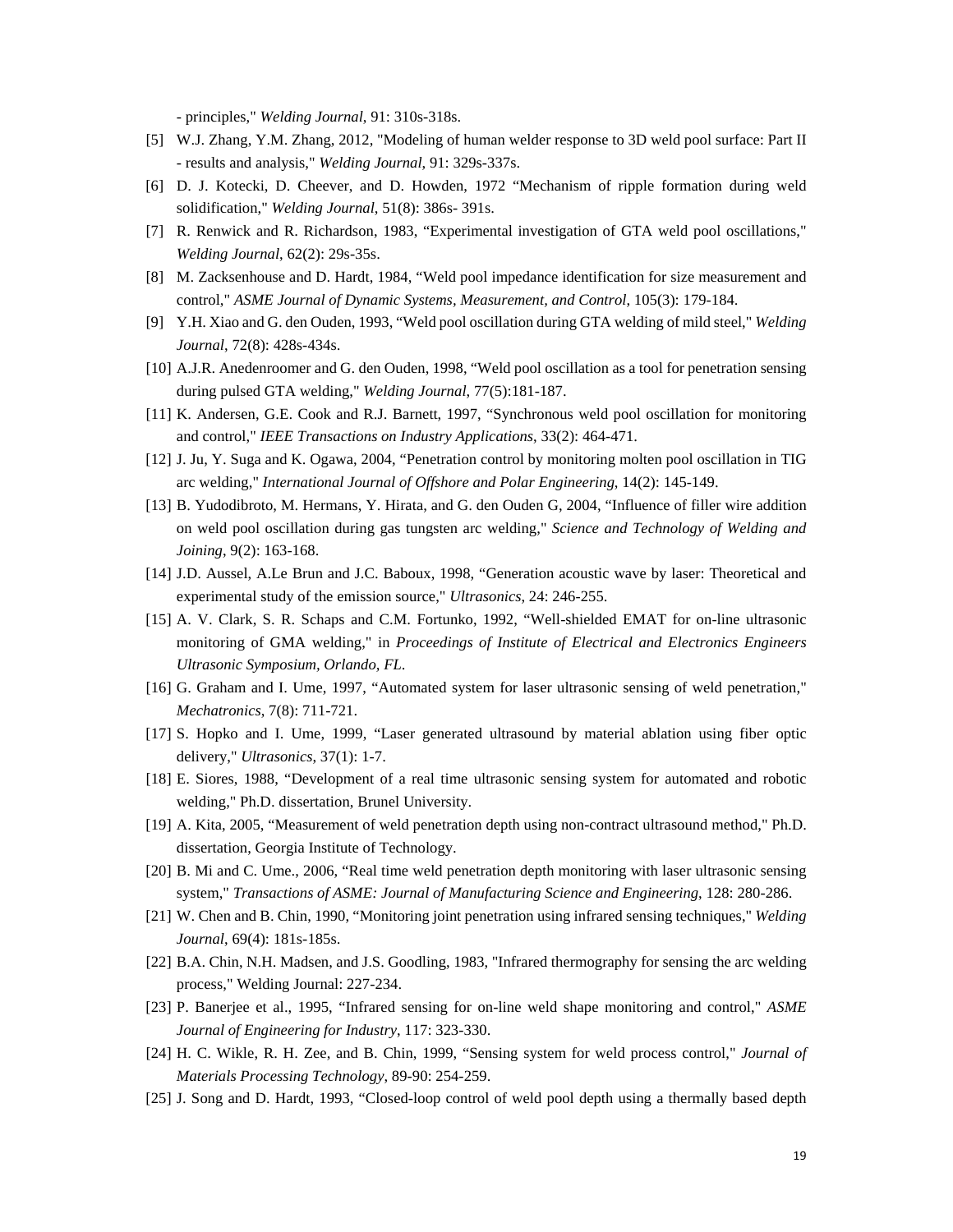estimator," *Welding Journal*, 72(10): 471s-478s.

- [26] J. Song and D. Hardt, 1994, "Dynamic modeling and adaptive control of the gas metal arc welding process," *ASME Journal of Dynamic Systems, Measurement, and Control*, 116(3): 405-413.
- [27] S. Nagarajan, P. Banerjee, W. Chen and B. A. Chin, 1992, "Control of the welding process using infrared sensors," *IEEE Transactions on Robotics and Automation*, 8(1): 86-93.
- [28] C. Balfour, J. Smith, and A. Al-Shamma, 2006, "A novel edge feature correlation algorithm for realtime computer vision-based molten weld pool measurements," *Welding Journal*, 85(1): 1s-8s.
- [29] C. Fan, F. Lv, and S. Chen, 2009, "Visual sensing and penetration control in aluminum alloy pulsed GTA welding," *International Journal of Advanced Manufacturing Technology*, 42(1):126-137.
- [30] H. Ma, S. Wei, T. Lin, etc., 2010, "Binocular vision system for both weld pool and root gap in robot welding process," *Sensor Review*, 30(2):116-123.
- [31] M. Lin and T. Eagar, 1985, "Influence of arc pressure on weld pool geometry," *Welding Journal*, 64(6):163-169.
- [32] S.I. Rokhlin and A.C. Guu, 1993, "A study of arc force, pool depression, and weld penetration during gas tungsten arc welding," *Welding Journal*, 72(8):381-390.
- [33] W. Zhang, Y. Liu, and Y. M. Zhang, 2012, "Characterization of three-dimensional weld pool surface in gtaw," *Welding Journal*, 91(7):195s-203s.
- [34] Y. Tang, X. Su, F. Wu, and Y. Liu, 2009, "A novel phase measuring deflectometry for aspheric mirror test," *Optic Express*, 17(22):19778-19784.
- [35] W. Zhao, X. Su, Y. Liu, and Q. Zhang, 2009, "Testing an aspheric mirror based on phase measuring deflectometry," *Optic Engineering*, 48(10): 103603.
- [36] L. Huang, C. S. Ng, and A. K. Asundi, 2011, "Dynamic three-dimensional sensing for specular surface with monoscopic fringe reflectometry," *Optics Express*, 19(13): 12809-12814.
- [37] S. Zhang and P. S. Huang, 2006, "High-resolution, real-time three-dimensional shape measurement," *Optic Engineering*, 45(12):123601.
- [38] S. Zhang, 2010, "Recent progresses on real-time 3d shape measurement using digital fringe projection techniques," *Optic Lasers Engineering*, 48(2):149-158.
- [39] J. Balzer and S. Werling, 2010, "Principles of shape from specular reflection," *Measurement*, 43(10):1305-1317.
- [40] G. J. Zhang, Z. H. Yan, and L. Lin, 2006, "Reconstructing a three- dimensional p-gmawweld pool shape from a two-dimensional visual image," *Measurement Science andTechnology*, 17(7):1877-1882.
- [41] Z. H. Yan, G. J. Zhang, and L. Wu, 2011, "Simulation and controlling for weld shape process in pgmaw based on fuzzy logic," *Proceedings of the 2011 IEEE International Conference on Mechatronics and Automation*:2078-2082.
- [42] C. Mnich, F. Al-Bayat, C. Debrunner, and et al., 2004, "In situ weld pool measurementusing stereovision," *Proceedings of 2004 Japan-USA Symposium on FlexibleAutomation, ASME*:1-2.
- [43] J. Steele, C. Mnich, C. Debrunner, T. Vincent, and S. Liu, 2005, "Development of closed-loop control of robotic welding processes," *Industrial Robot: An International Journal*, 32(4):35-55.
- [44] D. Y. Choong and J. Lee., 2004, "3-d measurement of weld pool using biprism stereovision sensor," Http://joining1.kaist.ac.kr/research/vision.htm, Seoul National University.
- [45] C. X. Zhao, I. M. Richardson, S. Kenjeres, C. R. Kleijn, and Z. Saldi, 2009, "A stereo vision method for tracking particle on the weld pool surface," *Journal of Applied Physics*, 105(12): 104-123.
- [46] Q. Y. Du, S. B. Chen, and T. Lin, 2006, "Reconstruction of weld pool surface based onshape from shading," *Journal of Mechanical Engineering*, 19(2):168-171.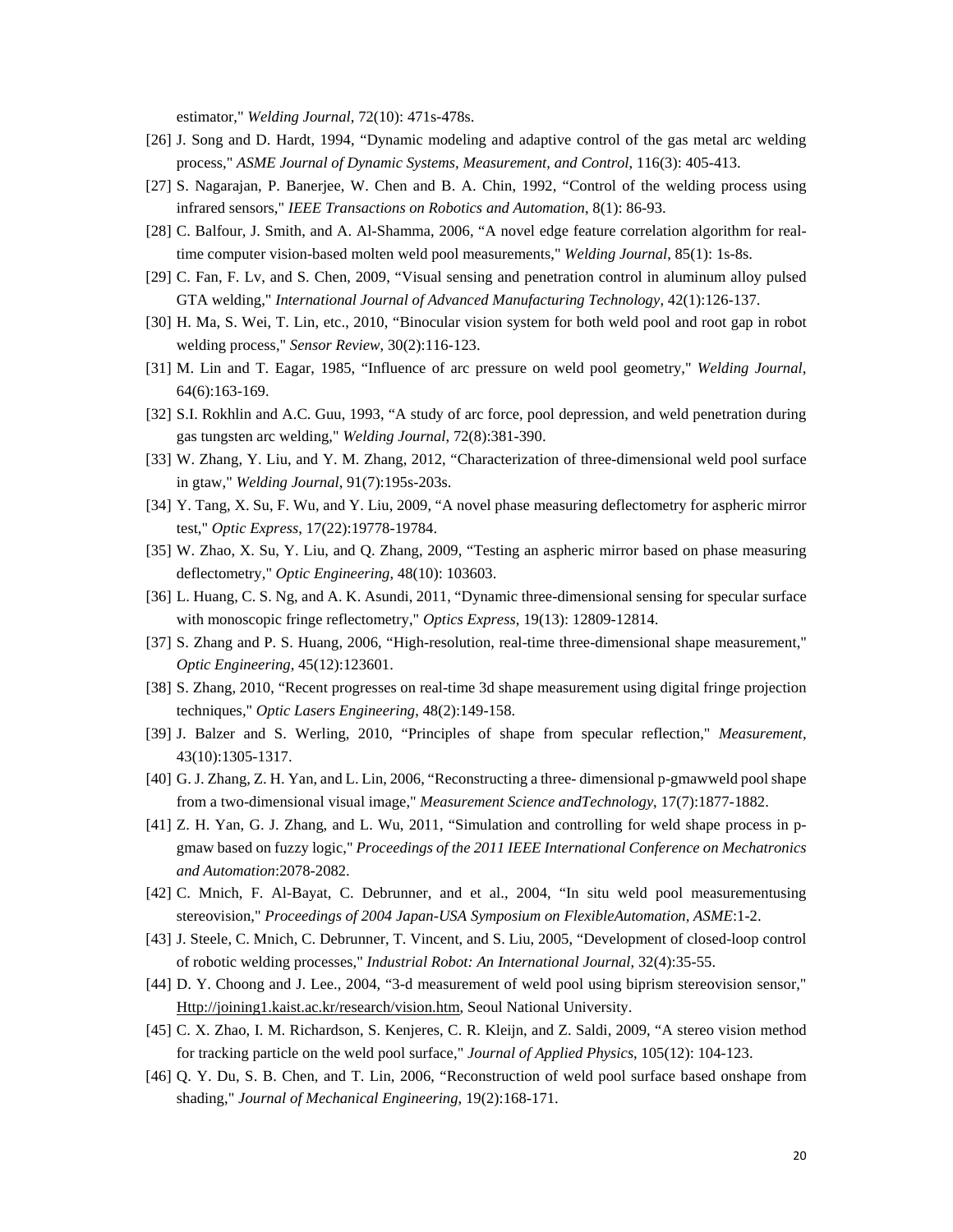- [47] J. F. Wang, W. Y. Wang, and S. B. Chen, 2007, "Extraction of welding pool shape usinglinear approximation."*Transactions of the China Welding Institution*, 28(8):54-56.
- [48] J. Wang, W. Wang, and S. Chen, 2009, "Inspection of welding pool height from shading in pulsed gtaw with wire filler," Industrial Robot: An International Journal, 36 (3):270-276.
- [49] D. Zhao, J. Q. Yi, S. Chen, L. Wu, and Q. Chen, 2003, "Extraction of three-dimensionalparameters for weld pool surface in pulsed GTAW with wire filler," *Journal of Manufacturing Science and Engineering*, 125:493-503.
- [50] L. P. Li, X. Q. Yang, F. Y. Zhang, and T. Lin, 2011, "Research on surface recoverof aluminum alloy p-GTAW pool based on SFS," *Robotic Welding, Intelligence andAutomation, Lecture Notes in Electrical Engineering*, 88:307-314.
- [51] R. Kovacevic and Y. M. Zhang, 1996, "Sensing free surface of arc weld pool using specular reflection: principle and analysis," *Proceedings of the Institution of Mechanical Engineers, Part B, Journal of Engineering Manufacturing*, 210(6):553-564.
- [52] G. Saeed and Y. M. Zhang, 2003, "Mathematical formulation and simulation of specular reaction based measurement system for gas tungsten arc weld pool surface," *Measurement Science and Technology*, 14(8):1671-1682.
- [53] X. P. Ai, N. S. Liu, Y. Q. Wei, X. Hu, and X. R. L. S. Wei, 2009, "Study on image acquisition in 3-d sensor system of arc welding pool surface shape using grating projection," *Proceedings of SPIE*, 7506- 7528.
- [54] Y. Q. Wei, N. S. Liu, X. Hu, and X. Ai, 2011, "Phase-correction algorithm of deformed grating images in the depth measurement of weld pool surface in gas tungsten arc welding," *Optical Engineering*, 50:5.
- [55] G. Saeed, M. J. Lou, and Y. M. Zhang, 2004, "Computation of 3d weld pool surface from the slope field and point tracking of laser beams," *Measurement Science and Technology*, 15(2):389-403.
- [56] H. S. Song and Y. M. Zhang, 2007, "Image processing for measurement of three-dimension al gta weld pool surface," *Welding Journal*, 86(10):323s-330s.
- [57] X. J. Ma and Y. M. Zhang., 2011, "Gas metal arc weld pool surface imaging: Modeling and processing," *Welding Journal*, 90(5):85s-94s.
- [58] D.T. McRuer, E.S. Krendel, 1957, "Dynamic response of human operators," WADC-TR-56-524. US Airforce.
- [59] D.T. McRuer, H. R. Jex, 1967, "A review of quasi-linear pilot models," *IEEE Transaction on Human Factor Electronics,* 8: 231-249.
- [60] D. McRuer, D. Graham, E. Krendel, W. Reisener, 1965. "Human Pilot Dynamics in Compensatory Systems.Technical report,"AFFDL-TR-65-15, Air Force Flight Dynamics Laboratory, Wright-Patterson AFB. Ohio.
- [61] D. L. Kleiman, S. Baron, andW. H. Levison, 1970,"An optimal model of human response, part I. Theory and validation," *Automatica*, 6: 357-369.
- [62] D. L. Kleiman, S. Baron, andW. H. Levison, 1970. "An optimal model of human response, part II.Prediction of human performance in a complex task," *Automatica*, 6: 371-383.
- [63] M. Tomizuka, and D. E. Whitney, 1975, "Optimal discrete finite preview problems (why and how is future information important?)," *Journal of Dynamics and System Measurement Control* 97:319-325.
- [64] M. Tomizuka, and D. E. Whitney, 1976, "The human operator in manual preview tracking (an experiment and its modeling via optimal control),"*Journal of Dynamics and System Measurement Control* 98: 407-413.
- [65] L. R. Yong, 1969, "On adaptive manual control," *IEEE Transaction on Man and Machine System* 10: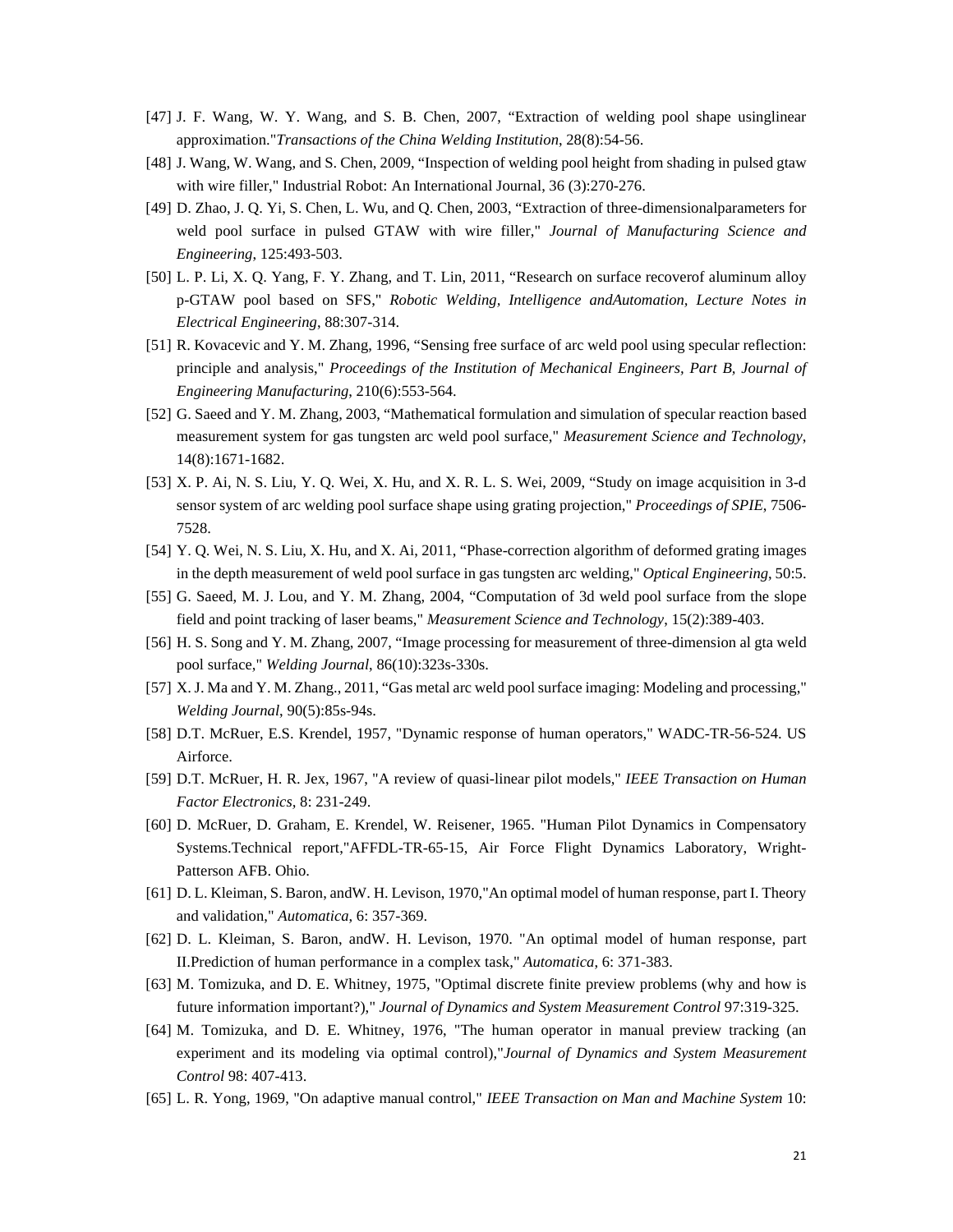292-331.

- [66] W. S. Kim, F. Tendick, S. R. Ellis, and L. W. Stark, 1987, "A comparison of position and rate control of tele-manipulation with consideration of manipulator system dynamics," *IEEE Journal of Robot Automation* 3: 426-436.
- [67] H. Inooka, T. Koitabashi, 1990, "Experimental studies of manual optimization in control tasks," *IEEE Control System Magazine*, 10: 20-23.
- [68] C. R.Kelly, 1968, *Manual and automatic control, A theory of manual control and its application to manual and automatic systems*. New York: Wiley.
- [69] R. B. Erwin, V. K. Robert, 1998, "Estimation of time-varying delay time in non-stationary linear systems: an approach to monitor human operator adaption in manual tracking tasks,"*IEEE transactions on system, man and cybernetics-part A: system and humans*, 28(1): 89-99.
- [70] M. Arif, H. Inooka, 1999, "Iterative manual control model of human operator,"*Biological Cybernetics*, 81: 445-455.
- [71] J. B. Davidson, and D. K. Schmit, 1992, "Modified optimal control pilot model for computer-aid design and analysis," Technical Report TM-4384, NASA.
- [72] D. B. Doman, and M. R.Anderson, 2000, "A fixed-order optimal control model of human operator response," *Automatica*, 36: 409-418.
- [73] Y. Uno, M. Kawato and R. Suzuki, 1989, "Formation and control of optimal trajectory in human multijoint arm movement-minimum torque change model,"*Biological Cybernetics*, 61: 89-101.
- [74] M. Ito, 2000, "Internal model visualized,"*Nature*, 403: 153-154.
- [75] H. Imamizu, S. Miyauchi, T. Tamada, etc., 2000, "Human cerebellar activity reflection an acquired internal model of a new tool,"*Nature*, 403: 192-195.
- [76] R. C. Miall, D. J. Weir, D. M. Wolpert, and J. F. Stein, 1993, "Is the cerebellum a Simith predictor," *Journal of Motor Behavior* , 25(3): 203-216.
- [77] L. K.Chen, A. G. Ulsoy, 2000. "Identification of a nonlinear driver model via narmax modeling," *Proceedings of American Control Conference.*2533-2537.
- [78] T. Tsuji, Y. Tanaka,.2005. "Tracking control properties of human-robotic systems based on impedance control," *IEEE Transactions on Systems, Man, and Cybernetics- Part A: Systems and Humans*.35(4): 523-535.
- [79] E. Itoh, and S.Suzuki,2005. "Nonlinear approach for human internal models: Feedforward and feedback roles in pilot maneuver,"*Systems. Man and Cybernetics. 2005 IEEE International Conference*.3: 2455  $-2462.$
- [80] I. I. Delice, and S. Ertugrul, 2007. "Intelligent modeling of human driver: A survey,"*2007 IEEE Intelligent Vehicles Symposium*. 648 – 651.
- [81] S. Ertugrul, 2008. "Predictive modeling of human operators using parametric and neuro-fuzzy models by means of computer-based identification experiment," *Engineering Applications of Artificial Intelligence*. 21: 259-268.
- [82] R. W.Brockett, 1999, "Minimum attention control," in *Proceeding of 36th IEEE CDC San Diego*, CA:2628-2632.
- [83] K. J. Astrom, B. M.Bernhardsson,2002, "Comparison of Riemann and lebesgue sampling for first order stochastic systems," in *Proceeding of 41st IEEE CDC Las Vegas, NV*:2011-2016.
- [84] R. Antunes, F. V. Coito, and H. Duarte-Ramos, 2011, "A linear approach towards modeling human behavior," DoCEIS, IFIP AICT 349: 305-314.
- [85] O. Ceik, S. Ertugrul, 2007, "Predictive human operator model to be utilized as controller using linear,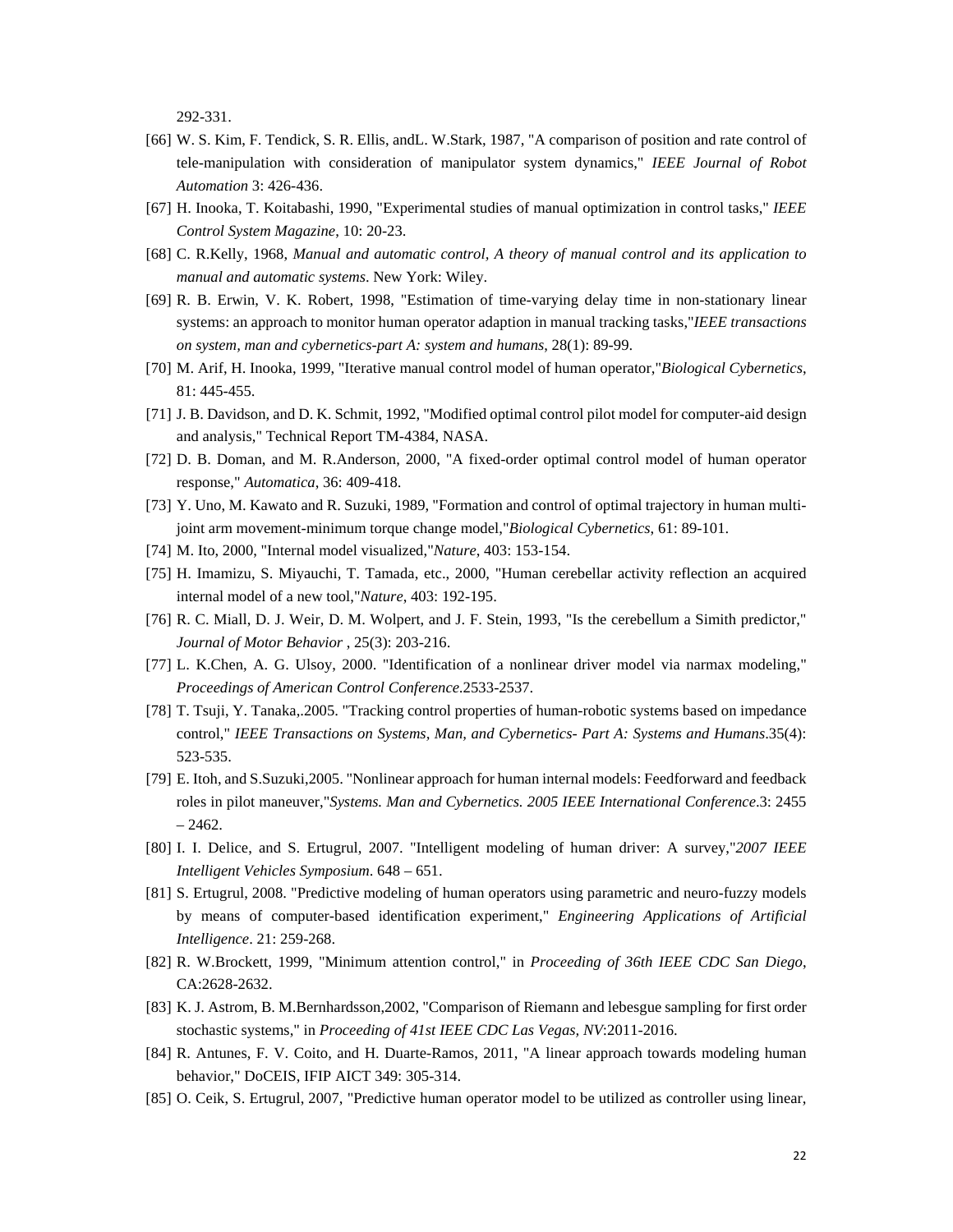neuro-fuzzy and fuzzy-ARX modeling techniques," *Engineering Applications of Artificial Intelligence*, 23:595-603.

- [86] N.Yamada, S.Inagaki, T.Suzuki, etc., 2006, "Behavior modeling in man-machine cooperative system based on stochastic switched dynamics,"*Proceeding of 2006 IEEE international Conference on Robotics and Automation*:3618-3623.
- [87] H. Okuda, S. Hayakawa, T. Suzuki, N. Tsuchida, 2011, "Parameter design of switched assist controller for man-machine cooperative system with human behavior model based on hybrid system,"*Electrical Engineering in Japan*, 177(1): 55-63.
- [88] K. Tervo, 2010, "Discrete data-based state feedback model of human operator,"*2010 IEEE/ASME International Conference on Mechatronics and Embedded Systems and Applications (MESA)*: 202- 207.
- [89] K. Tervo and A. Mannien, 2010, "Analysis of model orders in human dynamics identification using linear polynomial and Hammerstein-wiener structures,"*2010 IEEE International Conference on Networking, Sensing and Control*: 614- 620.
- [90] L. A. Zadeh, 1965, "Fuzzy sets," *Information and Control*, 8:338-353.
- [91] J.S.R. Jang, E. Mizutani, and C.-T. Sun, 1997, *Neuro-Fuzzy and Soft Computing, A Computational Approach to Learning and Machine Intelligence,* Prentice Hall, Upper Saddle River, NJ.
- [92] A. Kandel, 1992, *Fuzzy expert systems*, CRC Press, Inc., Boca Raton, FL.
- [93] M. Sugeno and G. T. Kang, 1988, "Structure identification of fuzzy model," *Fuzzy Sets and Systems*, 28:15-33.
- [94] T. Takagi and M. Sugeno, 1985, "Fuzzy identification of systems and its applications to modeling and control," *IEEE Transactions on Systems, Man and Cybernetics*, 15:116-132.
- [95] B. Kosko, 1991, *Neural networks and fuzzy systems: a dynamical systems approach*, Prentice Hall, Upper Saddle River, NJ.
- [96] C.-C. Lee, 1990, "Fuzzy logic in control systems: fuzzy logic controller-part 1," *IEEE Transactions on Systems, Man and Cybernetics*, 20(2):404-418.
- [97] C.-C. Lee, 1990, "Fuzzy logic in control systems: fuzzy logic controller-part 2," *IEEE Transactions on Systems, Man and Cybernetics*, 20(2):419-435.
- [98] E.H. Mamdani and S. Assilian,1975, "An experiment in linguistic synthesis with a fuzzy logic controller," *International Journal of Man-Machine Studies*, 7(1):1-13.
- [99] Y. Tsukamoto, 1979, *An approach to fuzzy reasoning method*. In Madan M. Gupta, Rammohan K. Ragade, and Ronald R. Yager, editors, Advances in fuzzy set theory and applications:137-149, North-Holland, Amsterdam.
- [100] A.E. Bryson and Y.-C. Ho, 1969, *Applied optimal control*, Blaisdell, New York.
- [101] D.E. Rumelhart, G.E. Hinton, and R.J. Williams, 1986, "Learning internal representations by error propagation," *Parallel distributed processing: explorations in the microstructure of cognition*, 1:318- 362, MIT Press, Cambridge, MA.
- [102] E.H. Mamdani, and S.Assilian,1975, "An experiment in linguistic synthesis with a fuzzy logic controller," *International Journal of Mechanical Studies*, 7(1): 1-13.
- [103] K. Hayashi, et.al., 1995, "Neuro fuzzy transmission control for automobile with variable loads," *IEEE Transactions on Control Systems Technology*, 3(1): 49-53.
- [104] K. Tanaka, M.Sano, and H. Watanabe, 1995, "Modeling and Control of Carbon Monoxide Concentration Using a Neuro-Fuzzy Technique," *IEEE Transactions on Fuzzy Systems*, 3(3): 271-279.
- [105] R. Kovacevic, and Y.M. Zhang, 1997, "Neurofuzzy model-based weld fusion state estimation," *IEEE Control System Magazine*, 17(2): 30-42.